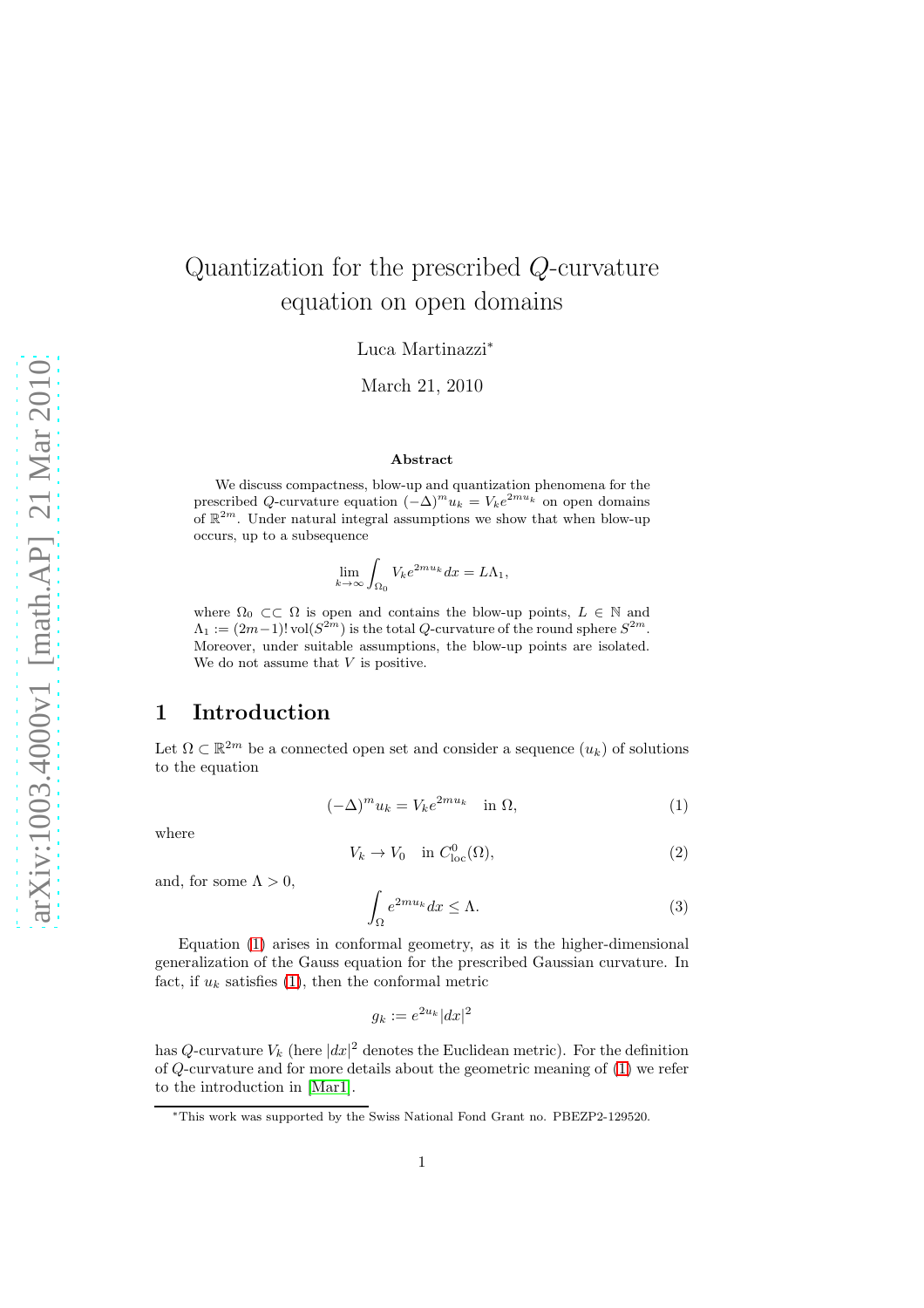An important example of solutions to  $(1)-(3)$  $(1)-(3)$  can be constructed as follows. It is well known that the Q-curvature of the round sphere  $S^{2m}$  is  $(2m-1)!$ . Then, if  $\pi : S^{2m} \to \mathbb{R}^{2m}$  is the stereographic projection, the metric  $g_1 := (\pi^{-1})^* g_{S^{2m}}$ also has Q-curvature  $(2m-1)!$ . Since  $g_1 = e^{2\eta_0} |dx|^2$ , with  $\eta_0(x) = \log \frac{2}{1+|x|^2}$ , it follows that

$$
(-\Delta)^{m} \eta_0 = (2m - 1)! e^{2m\eta_0},
$$
  
\n
$$
(2m - 1)! \int_{\mathbb{R}^{2m}} e^{2m\eta_0} dx = (2m - 1)! \operatorname{vol}(S^{2m}) =: \Lambda_1.
$$
\n(4)

<span id="page-1-1"></span>The purpose of this paper is to study the compactness properties of [\(1\)](#page-0-0), and show analogies and differences with previous results in this direction. We start by considering the following model case. The sequence of functions  $u_k(x) :=$  $\log \frac{2k}{1+k^2|x|^2}$  satifies [\(1\)](#page-0-0) on  $\Omega = \mathbb{R}^{2m}$  with  $V_k \equiv (2m-1)!$  and  $\int_{\mathbb{R}^{2m}} e^{2mu_k} dx =$ vol $(S^{2m})$  for every k. On the other hand  $(u_k)$  is not precompact, as  $u_k(0) \to \infty$ and  $u_k \to -\infty$  locally uniformly on  $\mathbb{R}^{2m} \setminus \{0\}$  so that

$$
V_k e^{2mu_k} dx \rightharpoonup \Lambda_1 \delta_0
$$

in the sense of measures as  $k \to \infty$ .

For  $m = 1$ , Brezis and Merle in their seminal work [\[BM\]](#page-16-0) proved that a sequence  $(u_k)$  of solutions to [\(1\)](#page-0-0)-[\(3\)](#page-0-1) is either bounded in  $C^{1,\alpha}_{loc}(\Omega)$ , or  $u_k \to -\infty$ uniformly locally in  $\Omega \backslash S$ , where  $S = \{x^{(1)}, \ldots, x^{(I)}\}$  is a finite set. In particular one has

$$
V_k dx \rightharpoonup \sum_{i=1}^I \alpha_i \delta_{x^{(i)}}
$$

in the sense of measures. Brezis and Merle also conjectured that, at least for  $V_0 > 0$ , in the latter case one has  $\alpha_i = 4\pi L_i$  for some positive integers  $L_i$ . This was shown to be true by Li and Shafrir [\[LS\]](#page-16-1). Notice that  $4\pi = \Lambda_1$  for  $m = 1$ .

For  $m \geq 2$  things are more complex. In [\[CC\]](#page-16-2) Chang and Chen proved that for every  $\alpha \in (0, \Lambda_1)$  there exists a solution v to  $(-\Delta)^m v = (2m-1)!e^{2mv}$  on  $\mathbb{R}^{2m}$  and with  $(2m-1)! \int_{\mathbb{R}^{2m}} e^{2mv} dx = \alpha$ . Then, setting

$$
u_k(x) = v(kx) + \log k,
$$

we find a non-compact sequence of solutions to [\(1\)](#page-0-0), [\(2\)](#page-0-2), [\(3\)](#page-0-1) with  $V_k \equiv (2m-1)!$ and

$$
\int_{\mathbb{R}^{2m}} V_k e^{2mu_k} dx \to \alpha \notin \Lambda_1 \mathbb{N}.
$$

<span id="page-1-0"></span>Moreover for  $m = 2$  Adimurthi, Robert and Struwe [\[ARS\]](#page-16-3) gave examples of sequences  $(u_k)$  with  $u_k \to \infty$  on a hyperplane. These facts suggest that in order to obtain a situation similar to the results of Brezis-Merle (finiteness of the blow-up set) and of Li-Shafrir (quantization of the total Q-curvature), we should make further assumption. In this setting this was first done by Robert for  $m = 2$ , and Theorem [1](#page-1-0) below is a generalization of Robert's result to the case when  $m$  is arbitrary.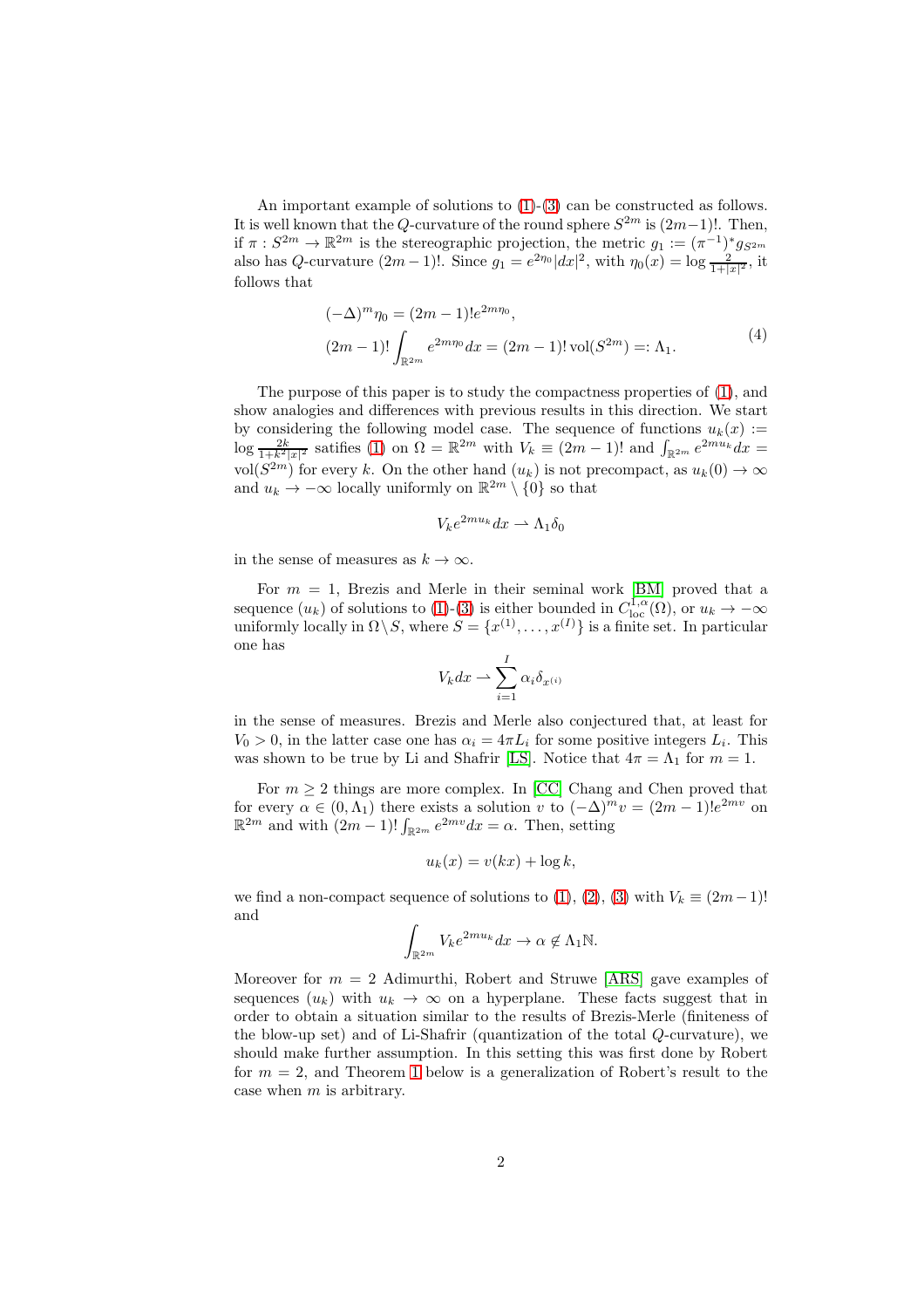**Theorem 1** Let  $(u_k) \subset C^{2m}_{loc}(\Omega)$  be solutions to [\(1\)](#page-0-0), [\(2\)](#page-0-2) and [\(3\)](#page-0-1), and assume that there is a ball  $B_{\rho}(\xi) \subset \Omega$  such that

<span id="page-2-0"></span>
$$
\|\Delta u_k\|_{L^1(B_\rho(\xi))} \le C. \tag{5}
$$

Then there is a finite (possibly empty) set  $S = \{x^{(1)}, \ldots, x^{(I)}\}$  such that one of the following is true:

- (i) up to a subsequence  $u_k \to u_0$  in  $C_{\text{loc}}^{2m-1}(\Omega \setminus S)$  for some  $u_0 \in C^{2m}(\Omega \setminus S)$ solving  $(-\Delta)^m u_0 = V_0 e^{2mu_0}$ , or
- (ii) up to a subsequence  $u_k \to -\infty$  locally uniformly in  $\Omega \setminus S$ .
- If  $S \neq \emptyset$  and  $V(x^{(i)}) > 0$  for some  $1 \leq i \leq I$ , then case (ii) occurs.

Moreover, if we also assume that

<span id="page-2-1"></span>
$$
\|(\Delta u_k)^-\|_{L^1(\Omega)} \le C, \quad \text{with } (\Delta u_k)^- := \min\{\Delta u_k, 0\},\tag{6}
$$

we have in case (i) that  $S = \emptyset$  and in case (ii) that  $V_0(x^{(i)}) > 0$  for  $1 \le i \le I$ and

<span id="page-2-2"></span>
$$
V_k e^{2mu_k} dx \rightharpoonup \sum_{i=1}^{I} \alpha_i \delta_{x^{(i)}} \tag{7}
$$

in the sense of measures in  $\Omega$ , where  $\alpha_i = L_i \Lambda_1$  for some positive  $L_i \in \mathbb{N}$ . In particular, in case (ii) for any open set  $\Omega_0 \subset\subset \Omega$  with  $S \subset \Omega_0$  we have

<span id="page-2-3"></span>
$$
\int_{\Omega_0} V_k e^{2mu_k} dx \to L\Lambda_1 \tag{8}
$$

for some  $L \in \mathbb{N}$   $(L = 0$  if  $S = \emptyset)$ .

Notice that the hypothesis [\(5\)](#page-2-0) and [\(6\)](#page-2-1) are natural, since for  $m = 1$  they already follow from  $(1)$ ,  $(2)$  and  $(3)$ , and the counterexample quoted above show that they are necessary to some extent (see the first open problem in the last section). Moreover, contrary to [\[Rob2\]](#page-17-1) and [\[LS\]](#page-16-1), we do not assume that  $V_0 > 0$ . In fact, as already discussed in [\[Mar3\]](#page-17-2), if  $V_0$  has changing sign, one can show using the results of [\[Mar2\]](#page-17-3) that, if [\(6\)](#page-2-1) holds, blow-up happens only at points where  $V_0 > 0$ . We also point out that when  $m = 2$ , F. Robert [\[Rob3\]](#page-17-4) proved a version of Theorem [1](#page-1-0) where the assumptions  $(3)$ ,  $(5)$  and  $(6)$  are replaced by  $\|\Delta u_k\|_{L^1(\Omega)} \leq C$ . This does not seem possible for  $m > 2$  without further assumptions of  $\Delta^j u_k$  for  $2 \leq j \leq m-1$ .

<span id="page-2-4"></span>A different approach to compactness can be given by working on a closed Riemannian manifold instead of an open set, see Druet-Robert [\[DR\]](#page-16-4), Malchiodi [\[Mal\]](#page-17-5), Martinazzi [\[Mar3\]](#page-17-2) and Ndiaye [\[Ndi\]](#page-17-6), or by assuming  $\Omega$  bounded and imposing a Dirichlet or a Navier boundary condition, see Wei [\[Wei\]](#page-17-7), Robert-Wei [\[RW\]](#page-17-8) and Martinazzi-Petrache [\[MP\]](#page-17-9). In this case the quantization is even stronger, as one shows that  $\alpha_i = \Lambda_1$  in [\(7\)](#page-2-2) and  $L = I$  in [\(8\)](#page-2-3). It turns out that the ideas of [\[DR\]](#page-16-4) and [\[Mar3\]](#page-17-2) can be applied in the present context of an open domain if we assume an a-priori  $L^1$ -bound on  $\nabla u_k$  in place of the bound on  $\Delta u_k$ :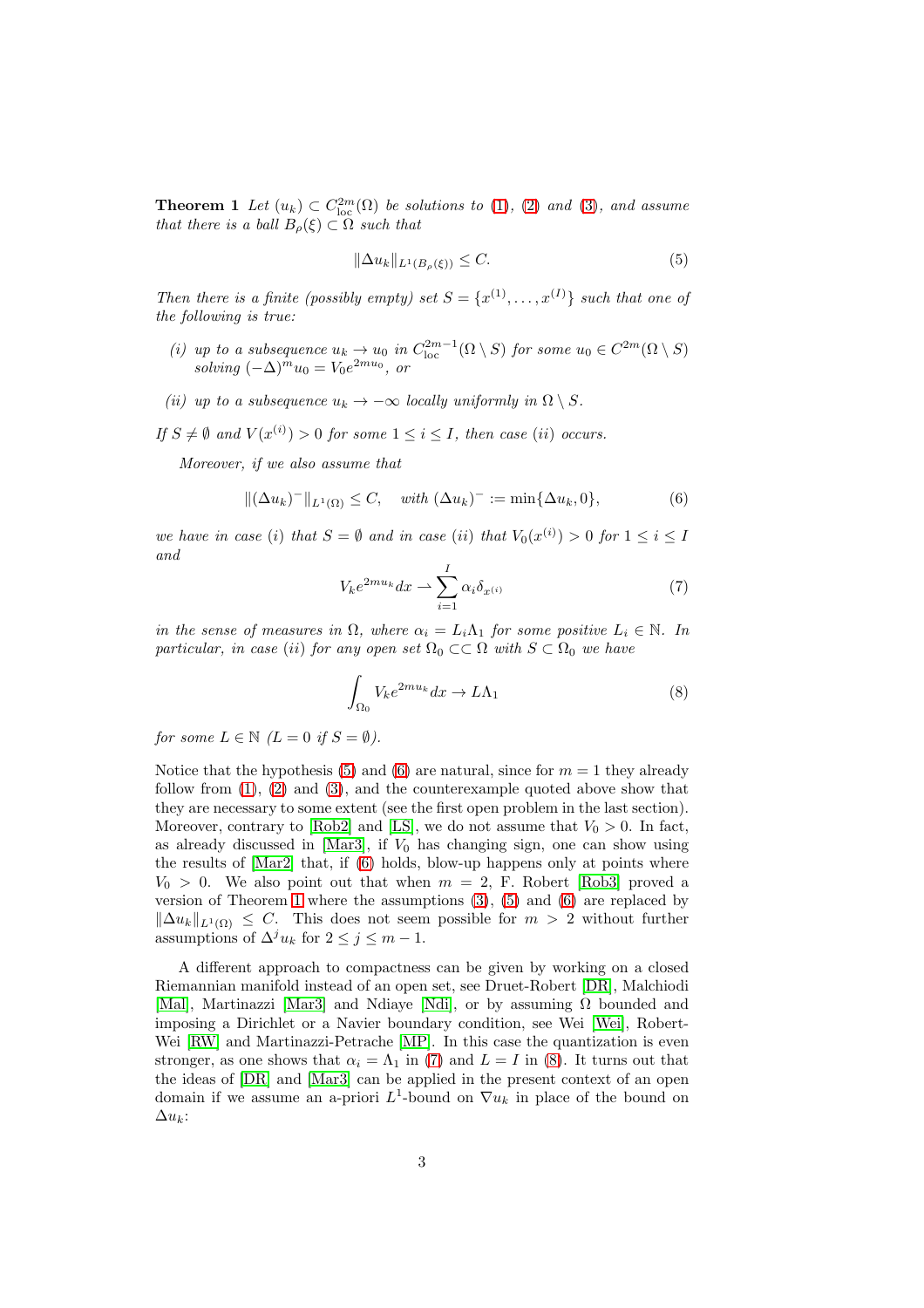**Theorem 2** Let  $(u_k) \subset C^{2m}_{loc}(\Omega)$  be solutions to [\(1\)](#page-0-0) and [\(3\)](#page-0-1), where

<span id="page-3-1"></span>
$$
V_k \to V_0 \quad in \ C^1_{loc}(\Omega). \tag{9}
$$

Assume further that there is a ball  $B<sub>o</sub>(\xi) \subset \Omega$  such that

<span id="page-3-2"></span>
$$
\|\nabla u_k\|_{L^1(B_\rho(\xi))} \le C. \tag{10}
$$

Then there is a finite (possibly empty) set  $S = \{x^{(1)}, \ldots, x^{(I)}\}$  such that one of the following is true:

- (i) up to a subsequence  $u_k \to u_0$  in  $C_{\text{loc}}^{2m-1}(\Omega \setminus S)$  for some  $u_0 \in C^{2m}(\Omega \setminus S)$ solving  $(-\Delta)^m u_0 = V_0 e^{2mu_0}$ , or
- (ii) up to a subsequence  $u_k \to -\infty$  locally uniformly in  $\Omega \setminus S$ .

If  $S \neq \emptyset$  and  $V(x^{(i)}) > 0$  for some  $1 \leq i \leq I$ , then case (ii) occurs.

Moreover, if we also assume that

<span id="page-3-3"></span>
$$
\|\nabla u_k\|_{L^1(\Omega)} \le C,\tag{11}
$$

we have that in case (i)  $S = \emptyset$  and in case (ii)  $V_0(x^{(i)}) > 0$  for  $1 \le i \le I$  and

$$
V_k e^{2mu_k} dx \rightharpoonup \sum_{i=1}^{I} \Lambda_1 \delta_{x^{(i)}} \tag{12}
$$

in the sense of measures. In particular, for any open set  $\Omega_0 \subset\subset \Omega$  with  $S \subset \Omega_0$ we have

$$
\int_{\Omega_0} V_k e^{2mu_k} dx \to I\Lambda_1. \tag{13}
$$

The difference between Theorem [1](#page-1-0) and Theorem [2](#page-2-4) is that under the hypoth-esis of Theorem [2](#page-2-4) one can prove uniform bounds for  $\nabla^{\ell} u_k$ ,  $1 \leq \ell \leq 2m-2$ (Propositions [12](#page-14-0) and [13\)](#page-15-0), which in turn allow us to apply a clever technique of Druet and Robert [\[DR\]](#page-16-4) to rule out the occurrence of multiple blow-up points. In Theorem [1](#page-1-0) one can only prove bounds for  $\nabla^{\ell-2}\Delta u_k$ ,  $2 \leq \ell \leq 2m-1$  (Propositions [5](#page-5-0) and [7](#page-7-0) below). This is not just a technical issue, as the result of Theorem [2](#page-2-4) is stronger than that of Theorem [1.](#page-1-0) Indeed X. Chen [\[Che\]](#page-16-5) showed that already for  $m = 1$ , under the assumptions of Theorem 1, there exist sequences with multiple blow-up points.

The paper is organized as follows. In Section [2](#page-3-0) we prove Theorem [1,](#page-1-0) in section [3,](#page-13-0) we prove Theorem [2](#page-2-4) and in the last section we collect some open problems. The letter C always denotes a generic large constant which can change from line to line, and even within the same line.

I am grateful to F. Robert for suggesting me to work on this problems.

### <span id="page-3-0"></span>2 Proof of Theorem [1](#page-1-0)

In the proof of Theorem [1](#page-1-0) we use the strategy of extracting blow-up profiles (Proposition [6](#page-6-0) below), in the spirit of Struwe  $[Str1]$ ,  $[Str2]$  and of Brézis-Coron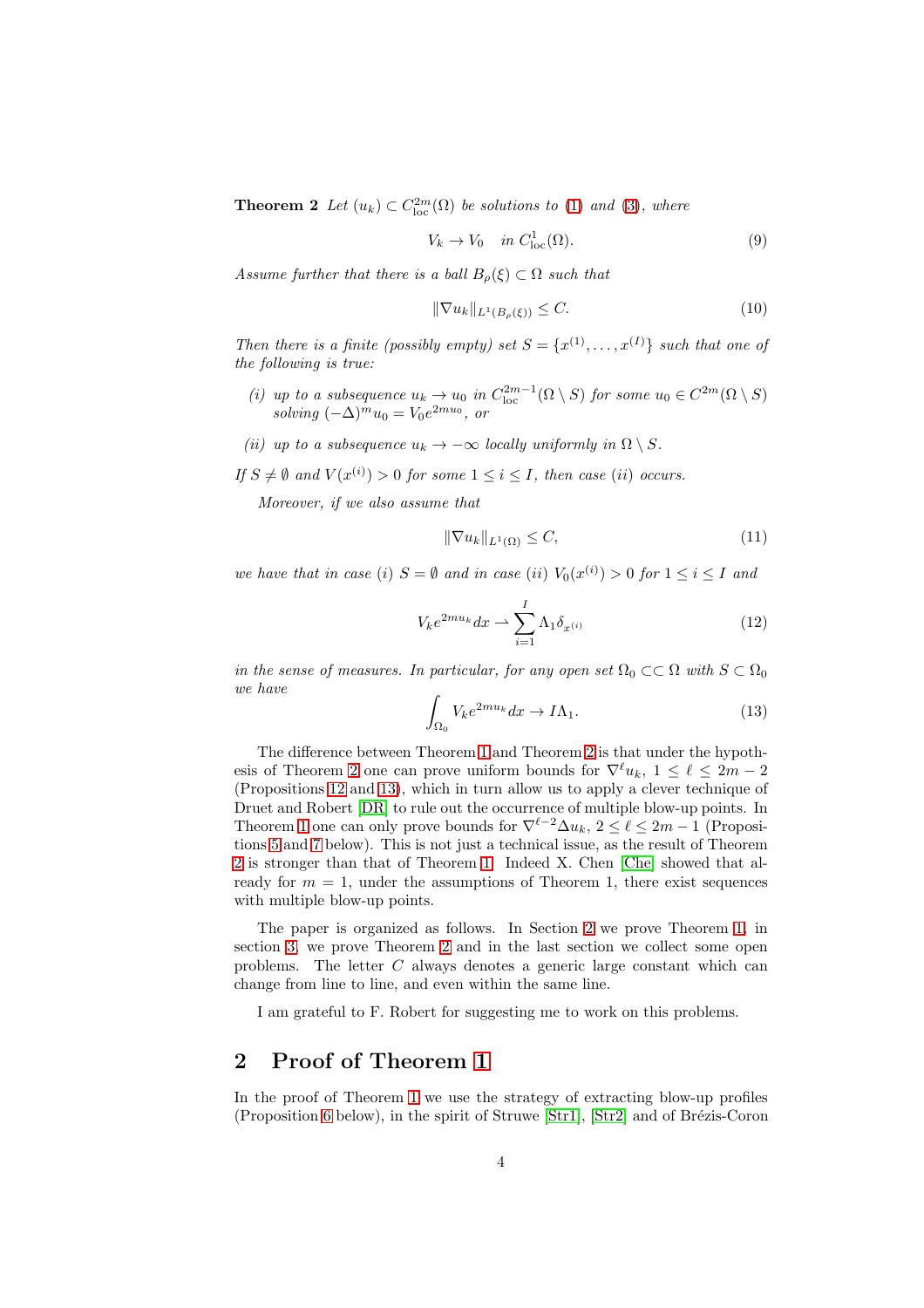[\[BC1\]](#page-16-6), [\[BC2\]](#page-16-7). We classify such profiles thanks to the results of [\[Mar1\]](#page-17-0) and [\[Mar2\]](#page-17-3), and finally we use Harnack-type estimates inspired from [\[Rob2\]](#page-17-1). Since Propositions [4](#page-5-1) and [5](#page-5-0) below don't work for  $m = 1$ , in this section we shall assume that  $m > 1$ . For the case  $m = 1$  we refer to [\[LS\]](#page-16-1), noticing that their assumption  $V_k \geq 0$  can be easily dropped (particularly in their Lemma 1), since there are no solutions to the equation

$$
-\Delta u = Ve^{2u} \text{ in } \mathbb{R}^2, \quad \int_{\mathbb{R}^2} e^{2u} dx < \infty, \quad V \equiv const < 0,
$$

<span id="page-4-3"></span>see Theorem 1 in [\[Mar2\]](#page-17-3).

**Proposition 3** Let  $(u_k)$  be a sequence of solutions to [\(1\)](#page-0-0)-[\(3\)](#page-0-1) satisfying [\(5\)](#page-2-0) for some ball  $B_{\rho}(\xi) \subset \Omega$  and set

<span id="page-4-4"></span>
$$
S := \left\{ y \in \Omega : \lim_{r \to 0^+} \liminf_{k \to \infty} \int_{B_r(y)} |V_k| e^{2mu_k} dy \ge \frac{\Lambda_1}{2} \right\}.
$$
 (14)

Then S is finite (possibly empty) and up to selecting a subsequence one of the following is true:

- (i)  $u_k \to u_0$  in  $C_{loc}^{2m-1}(\Omega \backslash S)$  for some  $u_0 \in C^{2m}(\Omega \backslash S)$ ;
- (ii)  $u_k \to -\infty$  locally uniformly in  $\Omega \backslash S$ .

If  $S \neq \emptyset$  and  $V(x^{(i)}) > 0$  for some  $1 \leq i \leq I$ , then case (ii) occurs.

*Proof.* By Theorem 1 in [\[Mar3\]](#page-17-2) (compare [\[ARS\]](#page-16-3)) we have that  $S$  is finite and either

- (a)  $u_k \to u_0$  in  $C_{loc}^{2m-1}(\Omega \backslash S)$  for some  $u_0 \in C^{2m}(\Omega \backslash S)$ , or
- (b)  $u_k \to -\infty$  locally uniformly in  $\Omega \setminus (S \cup \Gamma)$ , where  $\Gamma$  is a closed set of Hausdorff dimension at most 2m−1. Moreover there are numbers  $\beta_k \to \infty$ such that

<span id="page-4-0"></span>
$$
\frac{u_k}{\beta_k} \to \varphi \quad \text{in } C_{\text{loc}}^{2m-1}(\Omega \setminus (S \cup \Gamma)), \tag{15}
$$

where  $\varphi \in C^{\infty}(\Omega \backslash S)$ ,  $\Gamma = \{x \in \Omega \setminus S : \varphi(x) = 0\}$  and

<span id="page-4-2"></span>
$$
\Delta^m \varphi \equiv 0, \quad \varphi \le 0, \quad \varphi \not\equiv 0 \quad \text{in } \Omega \backslash S. \tag{16}
$$

Clearly case  $(a)$  corresponds to case  $(i)$  in the proposition. We need to show that if (b) occurs, then  $\Gamma = \emptyset$ , so that  $\varphi < 0$  on  $\Omega \backslash S$  and case (ii) follows from [\(15\)](#page-4-0). In order to show that  $\Gamma = \emptyset$ , observe that  $\Delta \varphi \equiv 0$  in  $\Omega \backslash S$ . Otherwise, since  $\Delta\varphi$  is analytic<sup>[1](#page-4-1)</sup>, we would have

$$
\int_{B_{\rho}(\xi)} |\Delta \varphi| dx > 0,
$$

where  $B_{\rho}(\xi) \subset \Omega$  is as in [\(5\)](#page-2-0). Then [\(15\)](#page-4-0) would imply

$$
\lim_{k \to \infty} \int_{B_{\rho}(\xi)} |\Delta u_k| dx = \lim_{k \to \infty} \beta_k \int_{B_{\rho}(\xi)} |\Delta \varphi| dx = +\infty,
$$

<span id="page-4-1"></span><sup>&</sup>lt;sup>1</sup>we have  $\Delta^{m-1}(\Delta \varphi) = 0$ , and polyharmonic functions are analytic.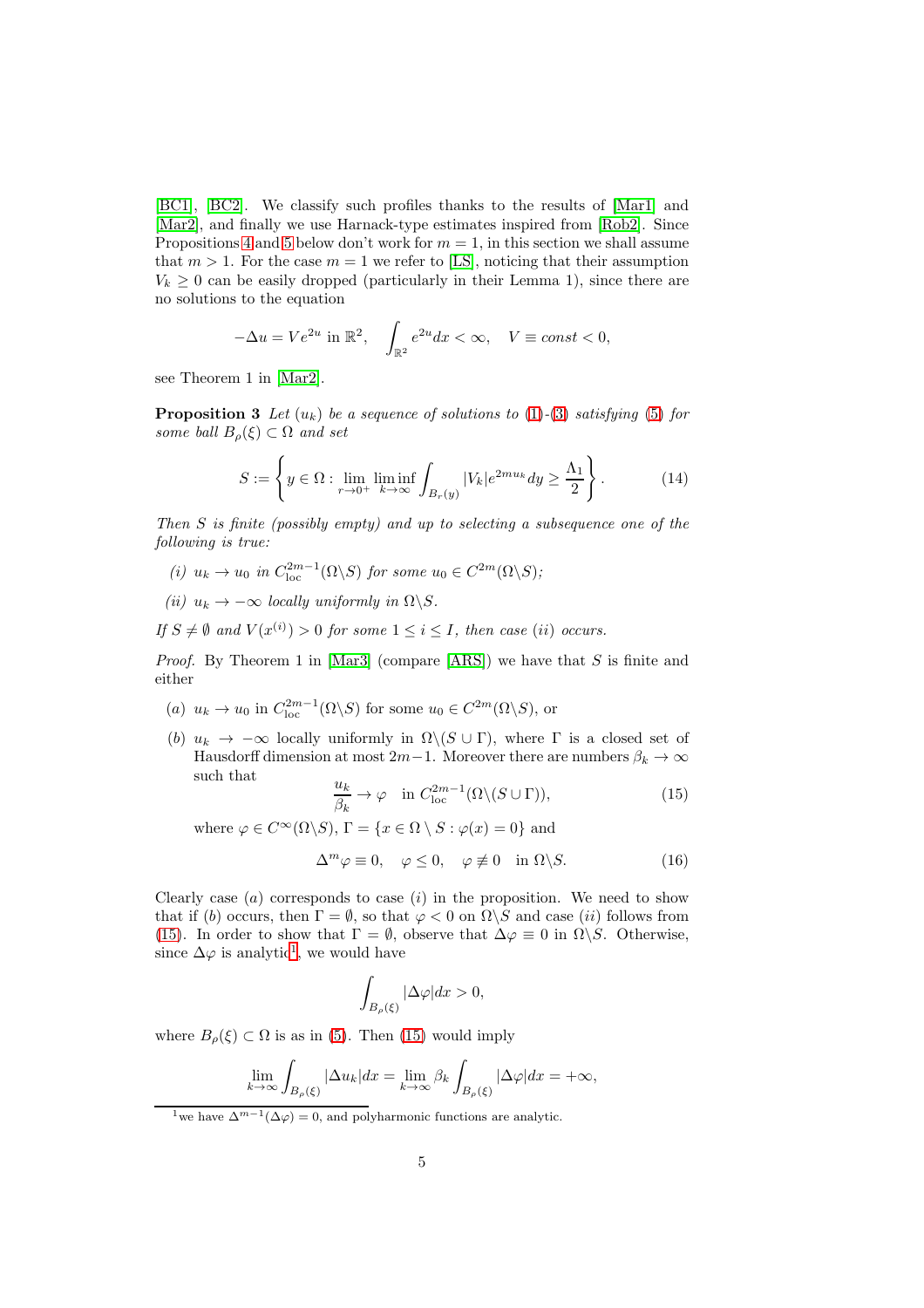contradicting [\(5\)](#page-2-0). Therefore  $\Delta \varphi \equiv 0$ . Then the maximum principle and [\(16\)](#page-4-2) imply that  $\varphi < 0$  in  $\Omega \backslash S$ , i.e.  $\Gamma = \emptyset$ , as wished. Also the last claim follows from Theorem 1 in [\[Mar3\]](#page-17-2).  $\Box$ 

Proposition [3](#page-4-3) completes the proof of the first part of Theorem [1.](#page-1-0) In the remaining part of this section we shall assume that  $(u_k)$  satisfies all the hypothesis of Theorem [1,](#page-1-0) including [\(6\)](#page-2-1) in particular, and we shall prove the second part of Theorem [1.](#page-1-0) If  $S = \emptyset$ , it is clear that the proof of Theorem [1](#page-1-0) is complete. Therefore we shall also assume that  $S \neq \emptyset$ , and we shall prove that consequently we are in case  $(ii)$  of Theorem 1.

<span id="page-5-1"></span>**Proposition 4** For every open set  $\Omega_0 \subset\subset \Omega \backslash S$  there is a constant  $C(\Omega_0)$  independent of k such that

<span id="page-5-2"></span>
$$
\|\Delta u_k\|_{C^{2m-3}(\Omega_0)} \le C(\Omega_0). \tag{17}
$$

*Proof.* If case (i) of Proposition [3](#page-4-3) occurs the proof of  $(17)$  is trivial, hence we shall assume that we are in case (ii). Up to restricting the ball  $B<sub>o</sub>(\xi)$  given in [\(5\)](#page-2-0), we can assume that  $B_{2\rho}(\xi) \cap S = \emptyset$ , so that  $u_k \leq C = C(\rho)$  on  $B_{\rho}(\xi)$ . Consequently  $|\Delta^m u_k| \leq C$  on  $B_\rho(\xi)$ . This, [\(5\)](#page-2-0) and elliptic estimates (see e.g. [\[Mar1\]](#page-17-0), Lemma 20) imply that

<span id="page-5-3"></span>
$$
\|\Delta u_k\|_{C^{2m-3}(B_{\rho/2}(\xi))} \le C. \tag{18}
$$

Elliptic estimates and [\(6\)](#page-2-1) imply that either  $\Delta u_k \rightarrow +\infty$  locally uniformly in  $\Omega \setminus S$ , or  $(\Delta u_k)_{k \in \mathbb{N}}$  is uniformly bounded locally in  $\Omega \setminus S$ . In the first case [\(18\)](#page-5-3) cannot hold, so we are in the second situation, and [\(17\)](#page-5-2) follows at once from elliptic estimates, since  $|\Delta^m u_k| \le C(\Omega_0)$  on  $\Omega_0$ .

<span id="page-5-0"></span>**Proposition 5** For every open set  $\Omega_0 \subset\subset \Omega$  there is a constant C independent of k such that

<span id="page-5-4"></span>
$$
\int_{B_r(x_0)} |\nabla^{\ell-2} \Delta u_k| dx \le Cr^{2m-\ell},\tag{19}
$$

for  $2 \leq \ell \leq 2m-1$  and for every ball  $B_r(x_0) \subset \Omega_0$ .

Proof. Fix

$$
\delta = \frac{1}{16} \min \left\{ \min_{1 \le i \ne j \le I} |x^{(i)} - x^{(j)}|, \text{dist}(\partial \Omega, \partial \Omega_0) \right\}.
$$

By a covering argument, it is enough to prove [\(19\)](#page-5-4) for  $0 < r \leq \delta$ . Given  $B_r(x_0) \subset \Omega_0$  with  $r \leq \delta$ , we can choose a ball  $B_{4\delta}(\xi) \subset \Omega$  such that  $B_r(x_0) \subset \Omega$  $B_{2\delta}(\xi)$ , dist $(\partial B_{4\delta}(\xi), S) \geq 2\delta$ . For  $x \in B_{2\delta}(\xi)$ , let  $G_x(y)$  be the Green function for the operator  $\Delta^{m-1}$  in  $B_{4\delta}(\xi)$  with respect to the Navier boundary condition:

$$
\Delta^{m-1}G_x = \delta_x \text{ in } B_{4\delta}(\xi), \quad G_x = \Delta G_x = \ldots = \Delta^{m-2}G_x = 0 \text{ on } \partial B_{4\delta}(\xi).
$$

<span id="page-5-5"></span>Then we can write

$$
\Delta u_k(x) = \int_{B_{4\delta}(\xi)} G_x(y) \Delta^{m-1} \Delta u_k(y) dy + \sum_{j=0}^{m-2} \int_{\partial B_{4\delta}(\xi)} \frac{\partial}{\partial \nu} (\Delta^{m-j-2} G_x) \Delta^j (\Delta u_k) d\sigma.
$$
\n(20)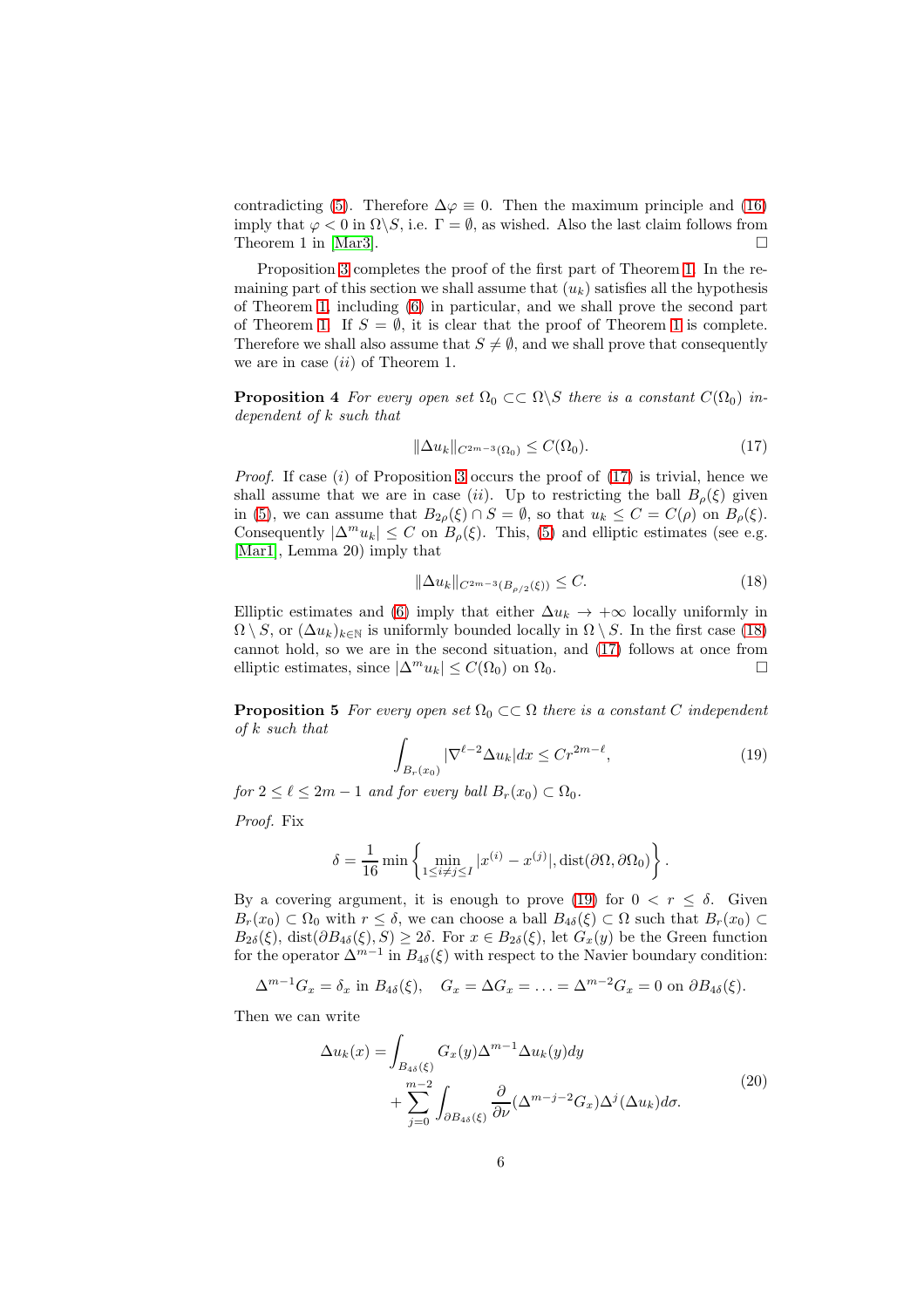Differentiating and using the bound  $|\nabla^{l-2}G_x(y)| \leq \frac{C}{|x-y|^l}$  (see [\[DAS\]](#page-16-8)) and [\(17\)](#page-5-2) on  $\partial B_{4\delta}(\xi)$ , we infer for  $x \in B_{2\delta}(\xi)$ 

$$
|\nabla^{\ell-2}\Delta u_k(x)| \le C \int_{B_{4\delta}(\xi)} \frac{|V_k(y)|e^{2mu_k(y)}}{|x-y|^{\ell}} dy
$$
  
+  $C \sum_{j=0}^{m-2} \sup_{\partial B_{4\delta}(\xi)} \left(\Delta^{j+1} u_k\right) \int_{\partial B_{4\delta}(\xi)} \frac{d\sigma(y)}{|x-y|^{\ell+2m-2j-3}} \qquad (21)$   

$$
\le C \int_{B_{4\delta}(\xi)} \frac{e^{2mu_k(y)}}{|x-y|^{\ell}} dy + C.
$$

Integrating on  $B_r(x_0)$  and using Fubini's theorem, we finally get

$$
\int_{B_r(x_0)} |\nabla^{\ell-2} \Delta u_k(x)| dx \le C \int_{B_r(x_0)} \int_{B_{4\delta}(\xi)} \frac{e^{2mu_k(y)}}{|x-y|^{\ell}} dy dx + Cr^{2m}
$$
  

$$
\le C \int_{B_{4\delta}(\xi)} e^{2mu_k(y)} \left( \int_{B_r(x_0)} \frac{1}{|x-y|^{\ell}} dx \right) dy + Cr^{2m}
$$
  

$$
\le Cr^{2m-\ell} \int_{B_{4\delta}(\xi)} e^{2mu_k(y)} dy + Cr^{2m}
$$
  

$$
\le Cr^{2m-\ell} + Cr^{2m} \le Cr^{2m-\ell},
$$

<span id="page-6-0"></span>where in the last inequality we used that  $r \leq \delta$ .

**Proposition 6** Let  $\Omega_0 \subset\subset \Omega$  be an open set such that  $S \subset \Omega_0$ . Then up to a subsequence we have

<span id="page-6-1"></span>
$$
\lim_{k \to \infty} \sup_{\Omega_0} u_k = +\infty, \tag{22}
$$

and case (ii) of Theorem [1](#page-1-0) occurs. There exist  $L \geq I$  converging sequences of points  $x_{i,k} \to x^{(i)} \in \Omega$  such that  $u_k(x_{i,k}) \to \infty$  as  $k \to \infty$ ,  $S = \{x^{(1)}, \ldots, x^{(L)}\},$  $V(x^{(i)}) > 0$  for  $1 \le i \le L$ , and there exist L sequences of positive numbers

$$
\mu_{i,k} := 2\left(\frac{(2m-1)!}{V_0(x^{(i)})}\right)^{\frac{1}{2m}} e^{-u_k(x_{i,k})} \to 0
$$
\n(23)

such that the following holds:

(a) for  $1 \leq i, j \leq L, i \neq j$ 

$$
\lim_{k \to \infty} \frac{|x_{i,k} - x_{j,k}|}{\mu_{i,k}} = \infty;
$$

(b) setting  $\eta_{i,k} := u_k(x_{i,k} + \mu_{i,k}x) - u_k(x_{i,k}) + \log 2$ , one has

$$
\lim_{k \to \infty} \eta_{i,k}(x) = \eta_0(x) = \log \frac{2}{1+|x|^2} \quad \text{in } C_{\text{loc}}^{2m-1}(\mathbb{R}^{2m}),
$$

and

<span id="page-6-2"></span>
$$
\lim_{R \to \infty} \lim_{k \to \infty} \int_{B_{R\mu_{i,k}}(x_{i,k})} V_k e^{2mu_k} dx = \Lambda_1; \tag{24}
$$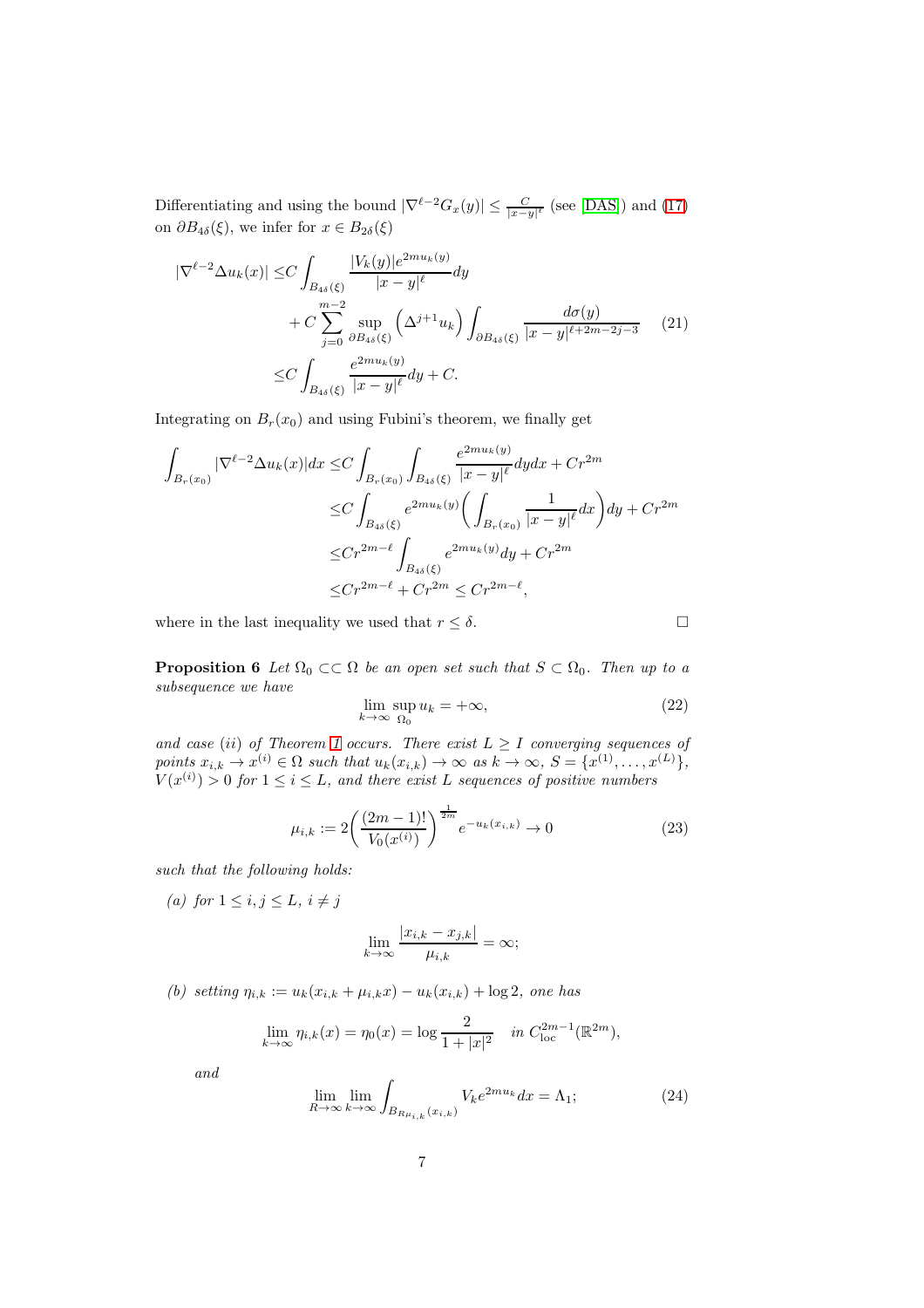(c) for every  $\Omega_0 \subset \subset \Omega$  we have

<span id="page-7-1"></span>
$$
\inf_{1 \le i \le L} |x - x_{i,k}| e^{u_k(x)} \le C = C(\Omega_0). \tag{25}
$$

*Proof.* Step 1. If  $\sup_{\Omega_0} u_k \leq C$ , then by [\(14\)](#page-4-4) we have  $S = \emptyset$ , contrary to the assumption we made after Proposition [3.](#page-4-3) Therefore we can assume that [\(22\)](#page-6-1) holds.

Step 2. Since  $u_k$  is locally bounded in  $\Omega \backslash S$  uniformly in k if case (i) of Theorem [1](#page-1-0) holds, and  $u_k \to -\infty$  uniformly locally in  $\Omega \setminus S$ , one can find  $x_k \in \Omega_0$  such that

$$
u_k(x_k) = \sup_{\Omega_0} u_k \to \infty, \quad \text{as } k \to \infty.
$$

Moreover up to a subsequence  $x_k \to x_0 \in S$ . In particular dist $(x_k, \partial \Omega_0) \ge \delta > 0$ for some  $\delta > 0$ . Setting  $\sigma_k = e^{-u_k(x_k)}$ , we define

$$
z_k(y) = u_k(x_k + \sigma_k y) + \log(\sigma_k) \le 0 \quad \text{in } B_{\delta/\sigma_k}(0).
$$

We claim that up to a subsequence  $z_k \to z_0$  in  $C_{\text{loc}}^{2m-1,\alpha}(\mathbb{R}^{2m})$ , where

$$
(-\Delta)^m z_0 = V_0(x_0) e^{2mz_0}, \quad \int_{\mathbb{R}^{2m}} e^{2mz_0} dx < \infty. \tag{26}
$$

This follows by elliptic estimates, using that  $z_k \leq 0$ ,  $z_k(0) = 0$  and Proposition [5.](#page-5-0) With the same technique of the proof of Proposition 8 in [\[Mar3\]](#page-17-2), step 3, one proves that  $V_0(x_0) > 0$ . Since we have found a point  $x_0 \in S$  with  $V_0(x_0) > 0$ , Proposition [3](#page-4-3) implies that we are in case *(ii)* of Theorem [1.](#page-1-0)

Step 3. Now we define  $x_{1,k} := x_k \to x_0 = x^{(1)}$ . Also set  $\mu_{1,k}$  and  $\eta_{1,k}$  as in the statement of the proposition. Then, still following [\[Mar3\]](#page-17-2), Proposition 8, we infer that  $\eta_{1,k}(x) \to \log \frac{2}{1+|x|^2}$  in  $C^{2m-1,\alpha}_{\text{loc}}(\mathbb{R}^{2m})$ .

Step 4. We now proceed by induction, as follows. Assume that we have already found L sequences  $(x_{i,k})$  and  $(\mu_{i,k})$ ,  $1 \leq i \leq L$ , such that (a) and (b) holds, we either have that also  $(c)$  holds, and we are done, or we construct a new sequence  $x_{L+1,k} = x_k \rightarrow x_0 \in S$ , and  $\sigma_k = \sigma_{L+1,k} := e^{-u_k(x_k)}$  such that

$$
\inf_{1 \le i \le L} |x_k - x^{(i)}| e^{u_k(x_k)} = \max_{x \in \Omega_0} \inf_{1 \le i \le L} |x - x^{(i)}| e^{u_k(x)}.
$$

Then we define  $z_k \to z_0$  as before, we prove that  $V_0(x_0) > 0$ , so that we can define  $\mu_{L+1,k}$  and  $\eta_{L+1,k}$  as in the statement of the proposition and  $\eta_{L+1,k}(x) \rightarrow$  $\log \frac{2}{1+|x|^2}$  in  $C_{\text{loc}}^{2m-1,\alpha}(\mathbb{R}^{2m})$ . Moreover (a) holds with  $L+1$  instead of L. Taking into account (a) and (b), we see that

$$
\limsup_{k \to \infty} \int_{\Omega_0} V_k e^{2mu_k} dx \ge (L+1)\Lambda_1.
$$

This,  $(2)$  and  $(3)$  imply that after a finite number of steps the procedure stops and (c) holds. The missing details are as in Step 1 of the proof of Theorem 1 in  $[DR]$ .

<span id="page-7-0"></span>Remark. In general, as shown by X. Chen [\[Che\]](#page-16-5), it is possible that  $L > I$ , hence  $x^{(i)} = x^{(j)}$  for some  $i \neq j$ . In this case we will stick to the notation  $S = \{x^{(i)}, \ldots, x^{(I)}\},\$ i.e.  $x^{(i)} \neq x^{(j)}$  for  $i \neq j, 1 \leq i, j \leq I$ .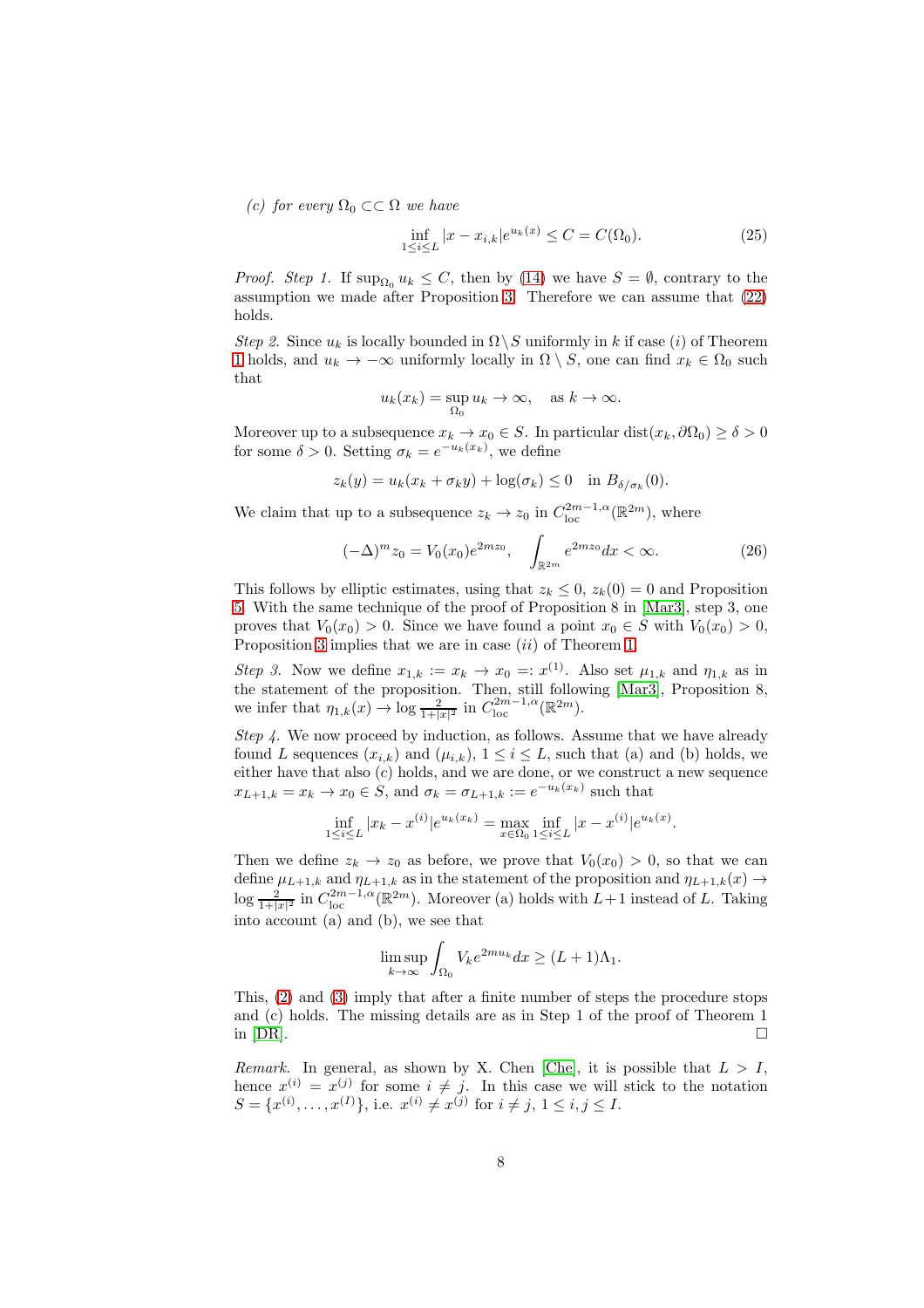**Proposition 7** For  $2 \leq \ell \leq 2m - 1$  and  $\Omega_0 \subset\subset \Omega$  we have

<span id="page-8-0"></span>
$$
\inf_{1 \le i \le L} |x - x_{i,k}|^\ell |\nabla^{\ell - 2} \Delta u_k(x)| \le C = C(\Omega_0), \quad \text{for } x \in \Omega_0. \tag{27}
$$

*Proof.* Let us consider a ball  $B_\delta(\xi)$  as in the proof of Proposition [5,](#page-5-0) so that we have

$$
|\nabla^{\ell-2} \Delta u_k(x)| \le C \int_{B_{4\delta}(\xi)} \frac{e^{2mu_k(y)}}{|x-y|^{\ell}} dy + C
$$

for  $x\in B_{2\delta}(\xi)$  which we now fix. Set for  $1\leq i\leq L$ 

$$
\Omega_{i,k} := \left\{ y \in B_{2\delta}(\xi) : \inf_{1 \le j \le L} |y - x_{j,k}| = |y - x_{i,k}| \right\},\
$$

and, assuming  $x \neq x_{i,k}$  for  $1 \leq i \leq L$  (otherwise [\(27\)](#page-8-0) is trivial), set

$$
\Omega_{i,k}^{(1)} := \Omega_{i,k} \cap B_{|x_{i,k} - x|/2}(x_{i,k}), \quad \Omega_{i,k}^{(2)} := \Omega_{i,k} \backslash B_{|x_{i,k} - x|/2}(x_{i,k}).
$$

Observing that for  $y \in \Omega_{i,k}^{(1)}$  we have  $\frac{1}{|x-y|} \leq \frac{2}{|x-x_{i,k}|}$  and using (c) from Proposition [6,](#page-6-0) we infer

$$
\int_{\Omega_{i,k}} \frac{e^{2mu_k}}{|x-y|^{\ell}} dy \leq \frac{C}{|x-x_{i,k}|^{\ell}} \int_{\Omega_{i,k}^{(1)}} e^{2mu_k(y)} dy + C \int_{\Omega_{i,k}^{(2)}} \frac{dy}{|x-y|^{\ell}|y-x_{i,k}|^{2m}}.
$$

The first integral on the right-hand side is bounded by  $\frac{C}{|x-x_{i,k}|^{\ell}}$ . As for the integral over  $\Omega_{i,k}^{(2)}$ , write  $\Omega_{i,k}^{(2)} = \Omega_{i,k}^{(3)} \cup \Omega_{i,k}^{(4)}$ , with

$$
\Omega_{i,k}^{(3)} = \Omega_{i,k}^{(2)} \cap B_{2|x-x_{i,k}|}(x), \quad \Omega_{i,k}^{(4)} = \Omega_{i,k}^{(2)} \setminus B_{2|x-x_{i,k}|}(x).
$$

We have

$$
\int_{\Omega_{i,k}^{(3)}} \frac{dy}{|x - y|^{\ell} |y - x_{i,k}|^{2m}} \leq \frac{C}{|x - x_{i,k}|^{2m}} \int_{\Omega_{i,k}^{(3)}} \frac{dy}{|x - y|^{\ell}} \leq \frac{C}{|x - x_{i,k}|^{2m}} \int_{0}^{2|x - x_{i,k}|} r^{2m - \ell - 1} dr \leq \frac{C}{|x - x_{i,k}|^{\ell}}.
$$

Observing that

$$
\frac{1}{C}|y - x_{i,k}| \le |x - y| \le C|y - x_{i,k}| \quad \text{on } \Omega_{i,k}^{(4)},
$$

we estimate

$$
\int_{\Omega_{i,k}^{(4)}} \frac{dy}{|x - y|^{\ell} |y - x_{i,k}|^{2m}} \leq C \int_{\Omega_{i,k}^{(4)}} \frac{dy}{|x - y|^{2m + \ell}} \n\leq C \int_{2|x - x_{i,k}|}^{\infty} r^{-\ell - 1} dr \n\leq \frac{C}{|x - x_{i,k}|^{\ell}}.
$$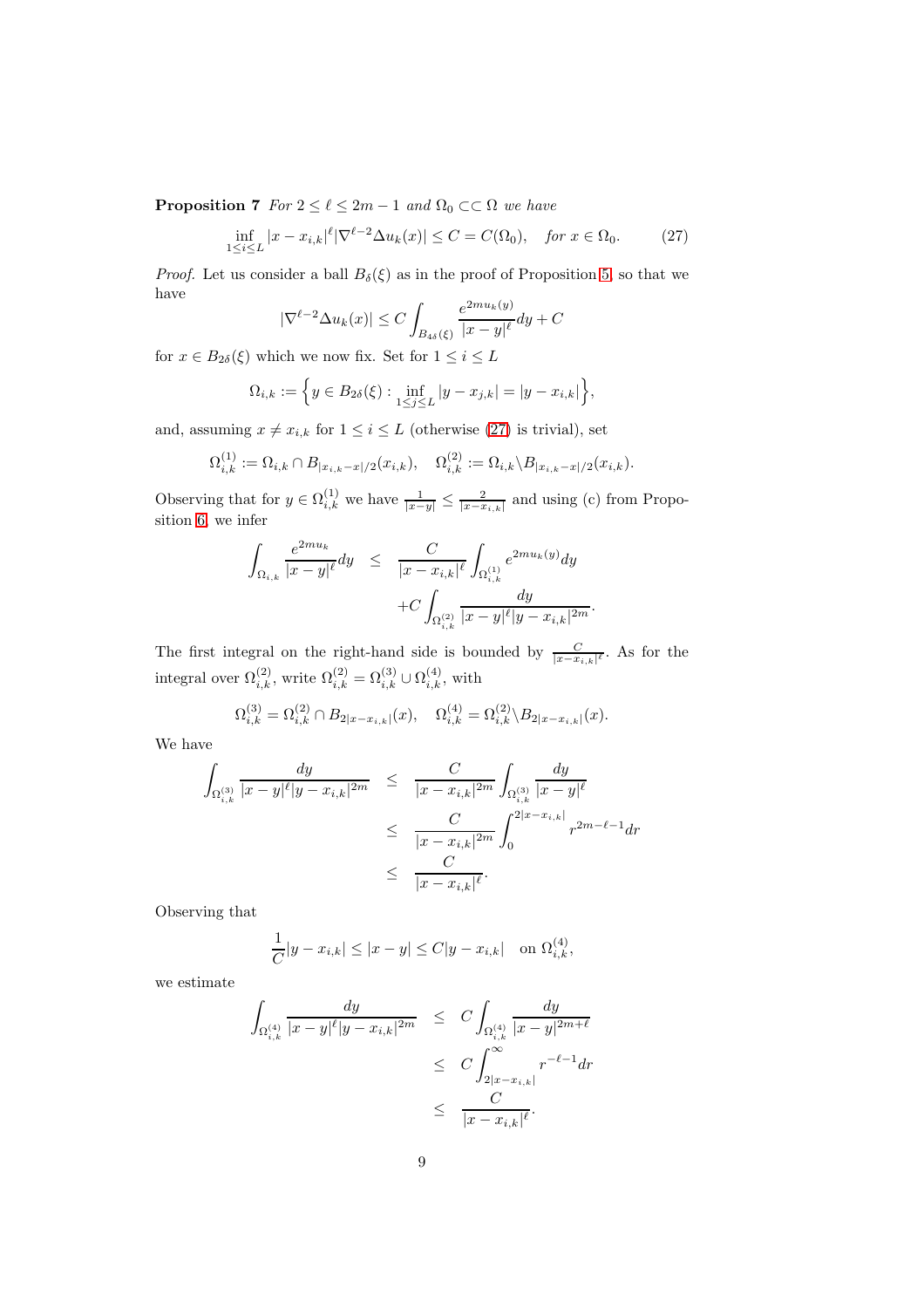Putting these inequalities together yields

$$
|\nabla^{\ell-2} \Delta u_k(x)| \leq \frac{C}{\inf_{1 \leq i \leq L} |x - x_{i,k}|^{\ell}} + C.
$$

This gives [\(27\)](#page-8-0) for  $x \in B_{2\delta}(\xi) \setminus S$  and for  $dist(x, S) \leq 1$ . For  $dist(x, S) \geq 1$ , [\(27\)](#page-8-0) follows from Proposition [4.](#page-5-1) By a simple covering argument, we conclude.  $\Box$ 

Analogous to Proposition 4.1 in [\[Rob2\]](#page-17-1) we have the following result, which is the key step in showing that the contributions given by [\(24\)](#page-6-2) for  $1 \leq i \leq L$ asymptotically exhaust the whole energy.

<span id="page-9-5"></span>**Proposition 8** Consider  $x_0 \in S$ ,  $0 < \delta < \frac{\text{dist}(x_0, \partial \Omega)}{4}$ , such that  $V_k(x) \geq$  $V_k(x_0)/2 > 0$  for  $x \in B_{4\delta}(x_0)$  and k large enough. Up to relabelling assume that

$$
\lim_{k \to \infty} x_{i,k} = x_0, \quad \text{for } 1 \le i \le N,
$$

for some positive integer  $N \leq L$ , and set  $x_k := x_{1,k}$ ,  $\mu_k := \mu_{1,k}$ . Assume that for a sequence  $0 \leq \rho_k \to 0$  we have

<span id="page-9-1"></span>
$$
\inf_{1 \le i \le N} |x - x_{i,k}| e^{u_k(x)} \le C, \quad \inf_{1 \le i \le N} |x - x_{i,k}|^\ell |\nabla^{\ell-2} \Delta u_k(x)| \le C \tag{28}
$$

for  $x \in B_{2\delta(x_k)} \setminus B_{\rho_k}(x_k)$  and  $2 \leq \ell \leq 2m-1$ . Let  $r_k > 0$  be such that  $r := \lim_{k \to \infty} r_k \in [0, \delta], \lim_{k \to \infty} \frac{\mu_k}{r_k} = \lim_{k \to \infty} \frac{\rho_k}{r_k} = 0$  and set

$$
J := \Big\{ i \in \{2, \ldots, N\} : \limsup_{k \to \infty} \frac{|x_{i,k} - x_k|}{r_k} < \infty \Big\}.
$$

Up to a subsequence, define  $\tilde{x}_i := \lim_{k \to \infty} \frac{x_{i,k} - x_k}{x_k}$  $\frac{k - x_k}{r_k}$ , for  $i \in J$ . Assume that  $\tilde{x}_i \neq 0$  for  $i \in J$  and let  $\nu$  and R be such that

<span id="page-9-3"></span>
$$
0 < \nu < \frac{1}{10} \min \left\{ \left\{ |\tilde{x}_i| : i \in J \right\} \cup \left\{ |\tilde{x}_i - \tilde{x}_j| : i, j \in J, \tilde{x}_i \neq \tilde{x}_j \right\} \right\},\tag{29}
$$

and

<span id="page-9-4"></span>
$$
3\max\{|\tilde{x}_i| : i \in J\} < R < \frac{\delta}{2r},\tag{30}
$$

where  $\frac{\delta}{2r} := \infty$  if  $r = 0$ . Then we have

<span id="page-9-2"></span>
$$
\lim_{k \to \infty} \int_{\left(B_{R r_k}(x_k) \setminus \bigcup_{i \in J} \overline{B}_{\nu r_k}(x_{i,k})\right) \setminus \overline{B}_{3\rho_k}(x_k)} e^{2m u_k} dx = 0, \quad \text{if } \mu_k/\rho_k \to 0,
$$
 (31)

as  $k \to \infty$ , and

<span id="page-9-0"></span>
$$
\lim_{\tilde{R}\to\infty} \lim_{k\to\infty} \int_{\left(B_{Rr_k}(x_k)\setminus\bigcup_{i\in J} \overline{B}_{\nu r_k}(x_{i,k})\right)\setminus\overline{B}_{\tilde{R}\mu_k}(x_k)} e^{2mu_k} dx = 0, \quad \text{if } \rho_k \le C\mu_k.
$$
\n(32)

Remark. For a better understanding of the above proposition one can first consider the simplified case when  $N = L = 1$  (only one blow-up sequence),  $r_k = \delta$ ,  $\rho_k = 0$ ,  $R = \frac{1}{4}$  and  $J = \emptyset$ . Then [\(32\)](#page-9-0) reduces to

$$
\lim_{\tilde{R}\to\infty}\lim_{k\to\infty}\int_{B_{\delta/4}(x_k)\setminus\overline{B}_{\tilde{R}\mu_k}(x_k)}e^{2mu_k}dx=0.
$$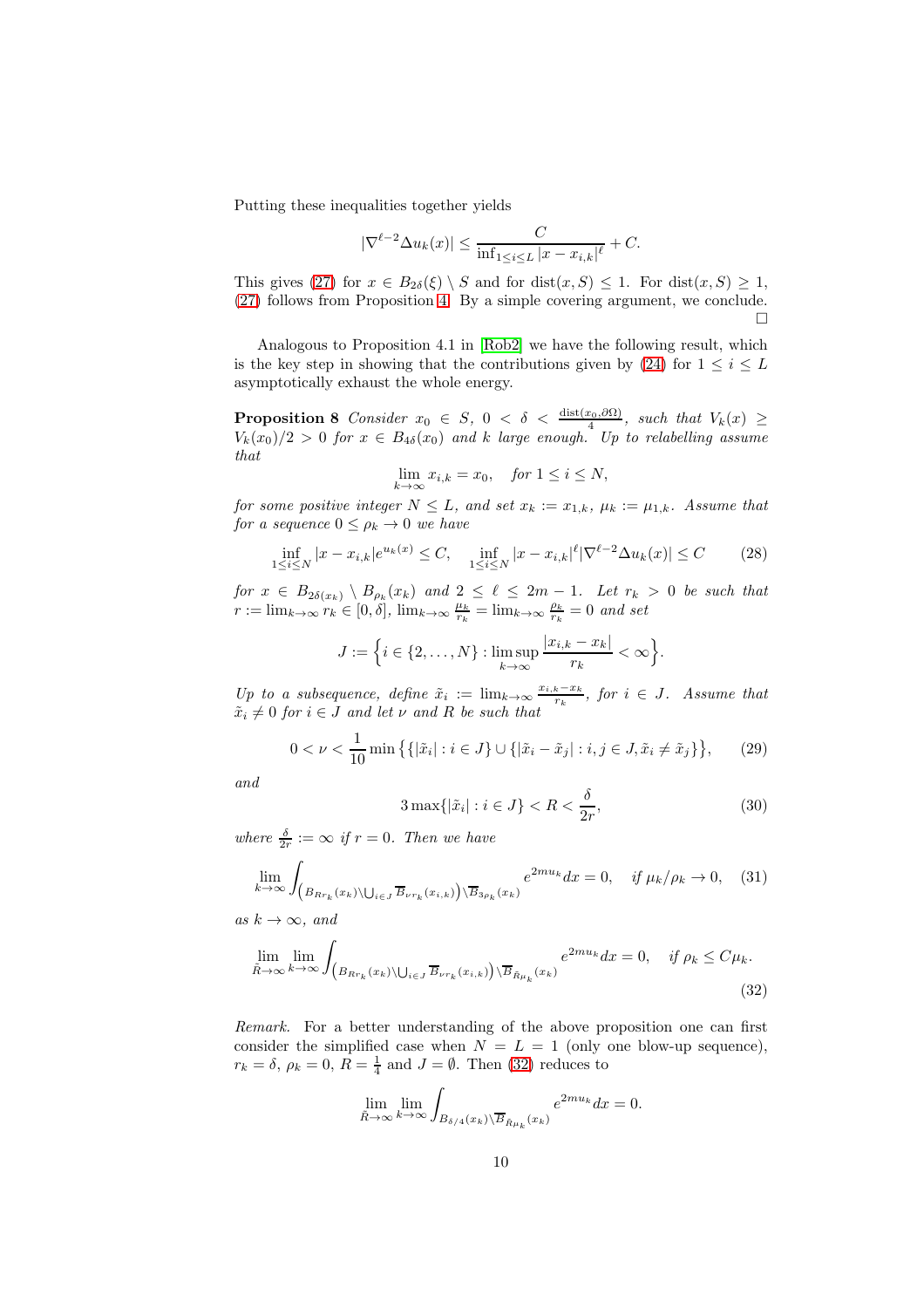This and [\(24\)](#page-6-2) imply [\(7\)](#page-2-2) with  $\alpha_1 = \Lambda_1$ , hence the proof of Theorem [1](#page-1-0) is complete in this special case.

In the general case we point out that the estimates in [\(28\)](#page-9-1) are stronger than [\(25\)](#page-7-1) and [\(27\)](#page-8-0) in that the infimum is not taken over all  $1 \leq i \leq L$ , and weaker in that they need not hold in  $B_{\rho_k}(x_k)$ .

*Proof.* First observe that if  $\rho_k \leq C\mu_k$ , upon redefining  $\rho_k$  larger, we see that [\(31\)](#page-9-2) implies [\(32\)](#page-9-0), hence we shall assume that  $\lim_{k\to\infty} \mu_k/\rho_k = 0$ .

Step 1. Set

$$
\Omega_k:=\left(B_{3R}(0)\setminus\bigcup_{i\in J}\overline{B}_{\frac{\nu}{2}}(\tilde{x}_i)\right)\setminus\overline{B}_{\frac{\rho_k}{r_k}}(0).
$$

Then, as in [\[Rob2\]](#page-17-1), we easily get that for  $x \in \Omega_k$  and k large enough

$$
\inf_{1 \le i \le N} |x_k + r_k x - x_{i,k}| \ge C(\nu, R) r_k |x|,
$$
\n(33)

and

$$
x_k + r_k x \in B_{2\delta}(x_k) \setminus \overline{B}_{\rho_k}(x_k).
$$

Set  $\tilde{u}_k(x) := u_k(x_k + r_k x) + \log r_k$  for  $x \in B_{3R}(0)$ , satisfying

$$
(-\Delta)^m \tilde{u}_k = \tilde{V}_k e^{2m\tilde{u}_k} \quad \text{in } B_{3R}(0)
$$

for  $\tilde{V}_k(x) := V_k(x_k + r_k x)$ . According to [\(28\)](#page-9-1) we have

<span id="page-10-0"></span>
$$
|x|e^{\tilde{u}_k(x)} \le C, \quad |x|^{2\ell} |\Delta^{\ell} \tilde{u}_k(x)| \le C \quad \text{for } x \in \Omega_k, \ 1 \le \ell \le m-1. \tag{34}
$$

Step 2. There are constants  $C = C(\nu, R)$ ,  $\beta = \beta(\nu, R) > 0$  such that

<span id="page-10-1"></span>
$$
\sup_{\substack{|x|=r\\x\not\in\bigcup_{i\in J}\overline{B}_{\nu}(\tilde{x}_{i})}}(\beta\tilde{u}_{k}(x)) \le \inf_{\substack{|x|=r\\x\not\in\bigcup_{i\in J}\overline{B}_{\nu}(\tilde{x}_{i})}}\tilde{u}_{k}(x) + (1-\beta)\log r + C,\tag{35}
$$

for all  $r \in ]3\rho_k/r_k, 2R]$ . This follows exactly as in step 4.2 of [\[Rob2\]](#page-17-1), using [\(34\)](#page-10-0) and Harnack's inequality.

Step 3. We claim that there exists  $\alpha > 0$  such that

<span id="page-10-2"></span>
$$
\sup_{\substack{|x|=r\\x\not\in\bigcup_{i\in J}\overline{B}_{\nu}(\tilde{x}_i)}}\tilde{u}_k(x)\leq -(1+\alpha)\log r-\alpha\log\frac{r_k}{\mu_k}+C
$$
\n(36)

for all  $r \in ]3\rho_k/r_k, 2R]$ . In order to prove this claim, fix  $s_k \in ]3\rho_k/r_k, 2R]$  and set

$$
U_k(x) := \tilde{u}_k(s_k x) + \log s_k \quad \text{for } x \in B_{\frac{3R}{s_k}}(0).
$$

Assume that  $0 < s_k < 8\nu$ , so that

$$
B_1(0) \cap \left(\bigcup_{i \in J} \overline{B}_{\frac{2\nu}{s_k}}(s_k^{-1}\tilde{x}_i)\right) = \emptyset,
$$

and let H be the Green's function of  $\Delta^m$  on  $B_1$  with Navier boundary condition, that is the only function satisfying

$$
\Delta^m H = \delta_0 \text{ on } B_1, \qquad H = \Delta H = \cdots = \Delta^{m-1} H = 0 \text{ on } \partial B_1.
$$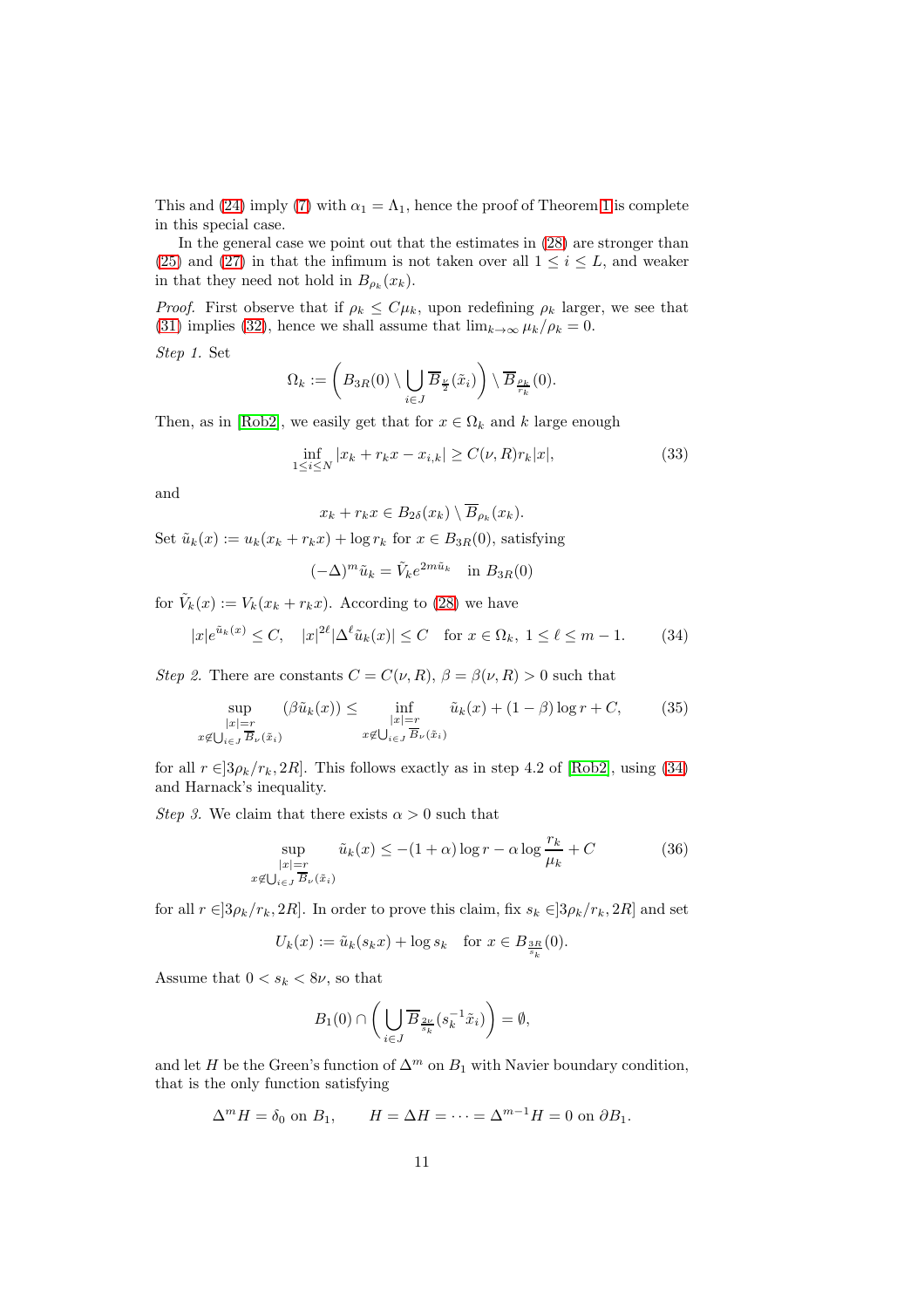Then we have

<span id="page-11-0"></span>
$$
U_k(0) = \int_{B_1} H(y) \Delta^m U_k(y) dy + \sum_{\ell=0}^{m-1} \int_{\partial B_1} \frac{\partial \Delta^{m-1-\ell} H(y)}{\partial n} \Delta^{\ell} U_k(y) d\sigma(y). \tag{37}
$$

Using [\(29\)](#page-9-3) and [\(30\)](#page-9-4) we infer that  $\partial B_1 \subset s_k^{-1} \Omega_k$ . Moreover [\(34\)](#page-10-0) yields

$$
U_k(x) \le C
$$
,  $|\Delta^{\ell} U_k(x)| \le C$  for  $|x| = 1, 1 \le \ell \le m - 1$ .

This implies

 $\overline{\phantom{a}}$  $\overline{\phantom{a}}$  $\overline{\phantom{a}}$  $\overline{\phantom{a}}$ 

$$
\left| \int_{\partial B_1} \frac{\partial \Delta^{m-1-\ell} H(y)}{\partial n} \Delta^{\ell} U_k(y) d\sigma(y) \right| \le C, \quad \text{for } 1 \le \ell \le m-1,
$$

and

$$
\int_{\partial B_1} \frac{\partial \Delta^{m-1} H(y)}{\partial n} U_k(y) d\sigma(y) \ge \inf_{\partial B_1} U_k,
$$

where we used the identity  $\int_{\partial B_1}$  $\frac{\partial \Delta^{m-1} H(y)}{\partial n} d\sigma(y) = 1$ . This in turn can be checked by testing [\(37\)](#page-11-0) with  $U_k \equiv 1$ . Then, also observing that  $(-1)^m H \ge 0$ and  $(-\Delta)^m U_k \geq 0$ , [\(37\)](#page-11-0) gives

$$
U_k(0) \ge \int_{B_1} (-1)^m H(y) (-\Delta)^m U_k(y) dy + \inf_{\partial B_1} U_k - C
$$
  
 
$$
\ge \int_{B_{\frac{\tilde{R}\mu_k}{s_k r_k}}} (-1)^m H(y) (-\Delta^m) U_k(y) dy + \inf_{\partial B_1} U_k - C,
$$
 (38)

<span id="page-11-2"></span>for any  $\tilde{R} > 0$  and  $k \geq k_0$  such that  $B_{\frac{\tilde{R}\mu_k}{s_k r_k}}$  $\subset B_{\frac{1}{2}}$ . We have that

<span id="page-11-1"></span>
$$
(-1)^m H(y) \ge \frac{2}{\Lambda_1} \log \frac{1}{|y|} - C,\tag{39}
$$

which follows by elliptic estimates and the fact that  $K(x) := \frac{2}{\Lambda_1} \log \frac{1}{|x|}$  satisfies  $(-\Delta)^m K = \delta_0$  (see e.g. [\[Mar1,](#page-17-0) Proposition 22]), hence  $\Delta^m ((-1)^m K - H) = 0$ . Plugging [\(39\)](#page-11-1) into [\(38\)](#page-11-2) we can further estimate

<span id="page-11-3"></span>
$$
U_k(0) - \inf_{\partial B_1} U_k + C \ge \int_{B_{\frac{\tilde{R}\mu_k}{s_k r_k}}} \left(\frac{2}{\Lambda_1} \log \frac{1}{|y|} - C\right) (-\Delta)^m U_k(y) dy =: I. \tag{40}
$$

Scaling back, recalling that  $u_k(x_k) = -\log \mu_k + \frac{1}{2m} \log \frac{(2m-1)!}{V_0(x_0)}$ , and performing the change of variable  $y = \frac{\mu_k}{s_k r_k} z$ , we obtain

$$
I = \int_{B_{\frac{\bar{R}\mu_k}{\bar{s}_k r_k}}} \left(\frac{2}{\Lambda_1} \log \frac{1}{|y|} - C\right) V_k(x_k + r_k s_k y) e^{2mU_k(y)} dy
$$
  
= 
$$
\int_{B_{\bar{R}}} \frac{2}{\Lambda_1} \left( \log \frac{1}{|z|} + \log \frac{s_k r_k}{\mu_k} - C \right) \frac{(2m-1)! V_k(x_k + \mu_k z)}{V_0(x_0)} e^{2m\eta_k} dz,
$$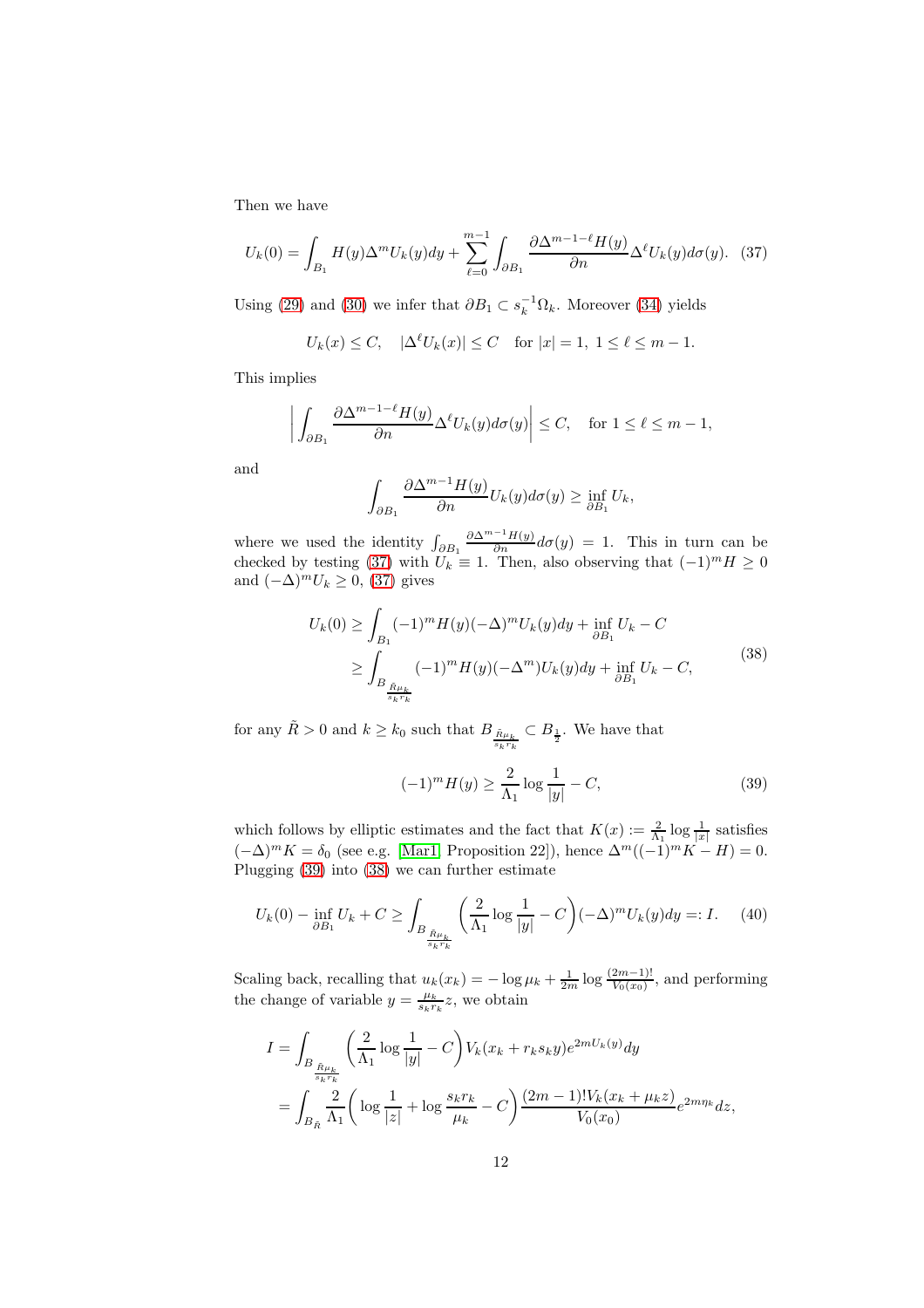with  $\eta_k = \eta_{1,k}$  is as in Proposition [6,](#page-6-0) part b. Then Proposition [6](#page-6-0) implies for  $k \geq k_0(R)$ 

$$
I \ge (1 + o(1)) \frac{2}{\Lambda_1} \log \frac{s_k r_k}{\mu_k} \int_{B_{\bar{R}}} (2m - 1)! e^{2m \eta_0} dz,
$$

with error  $o(1) \rightarrow 0$  as  $k \rightarrow \infty$ . Then with [\(4\)](#page-1-1) we get

$$
I \geq (2+\theta_k(\tilde{R})) \log \frac{s_k r_k}{\mu_k}
$$

for some function  $\theta_k(\tilde{R})$  with  $\lim_{\tilde{R}\to\infty} \lim_{k\to\infty} \theta_k(\tilde{R}) = 0$ . Going back to [\(40\)](#page-11-3) and observing that  $U_k(0) = \log \frac{r_k \tilde{s}_k}{\mu_k} + C$ , we conclude

$$
(1 + \theta_k(\tilde{R})) \log \frac{s_k r_k}{\mu_k} + \inf_{\partial B_1} U_k \le C,
$$

for  $k \geq k_0(\tilde{R})$  large enough. Upon choosing  $\tilde{R}$  large, we see that there exists  $\theta > -1$  such that

$$
(1+\theta)\log\frac{s_kr_k}{\mu_k} + \inf_{\partial B_1} U_k \le C
$$

for all k large enough. Combining this with [\(35\)](#page-10-1) we obtain [\(36\)](#page-10-2) with  $\alpha := \frac{1+\theta}{\beta} >$ 0, at least under the assumption that  $r < 8\nu$ . For  $r \ge 8\nu$  [\(36\)](#page-10-2) follows from the case  $r = 7\nu$  and [\(35\)](#page-10-1).

Step 4. We now complete the proof of [\(31\)](#page-9-2). For  $y \in B_R(0) \setminus \bigcup_{i=1}^{\ell} \overline{B}_{\nu/2}(\tilde{x}_i)$  we get from [\(36\)](#page-10-2) (upon taking  $\nu$  smaller)

$$
\tilde{u}_k(y) \le -(1+\alpha)\log|y| - \alpha\log\frac{r_k}{\mu_k} + C.
$$

Finally, scaling back to  $u_k$  and observing that  $\overline{B}_{\nu/2}(\tilde{x}_i) \subset \overline{B}_{\nu}\left(\frac{x_{i,k}-x_k}{r_k}\right)$  $\frac{k-x_k}{r_k}$  for  $k$ large enough, one gets

$$
\int_{\left(B_{R r_k}(x_k)\setminus\bigcup_{i\in J}\overline{B}_{\nu r_k}(x_{i,k})\right)\setminus\overline{B}_{3\rho_k}(x_k)} e^{2mu_k} dx
$$
\n
$$
\leq \int_{\left(B_R\setminus\bigcup_{i\in J}\overline{B}_{\frac{\nu}{2}}(\tilde{x}_i)\right)\setminus\overline{B}_{\frac{3\rho_k}{r_k}}} e^{2m\tilde{u}_k(y)} dy
$$
\n
$$
\leq \int_{\mathbb{R}^{2m}\setminus\overline{B}_{\frac{3\rho_k}{r_k}}} C\left(\frac{\mu_k}{r_k}\right)^{2m\alpha} \frac{1}{|y|^{2m(1+\alpha)}} dy
$$
\n
$$
\leq C\left(\frac{\mu_k}{\rho_k}\right)^{2m\alpha} \to 0, \quad \text{as } k \to \infty.
$$

 $\Box$ 

<span id="page-12-0"></span>Finally we claim that for any  $N > 0$  the following proposition holds.

**Proposition 9** Given a ball  $B_{4\delta}(x_0) \subset \mathbb{R}^{2m}$ , let  $(u_k) \subset C^{2m}(B_{4\delta(x_0)})$  be a sequence of solutions to [\(1\)](#page-0-0), [\(2\)](#page-0-2), [\(3\)](#page-0-1) with  $\Omega = B_{4\delta}(x_0)$ ,  $V_k \ge V_0(x_0)/2 > 0$ . Let  $x_{i,k}$  and  $\mu_{i,k}$ ,  $1 \leq i \leq L$  be as in Proposition [6,](#page-6-0) and assume that  $1 \leq L \leq N$ , and  $\lim_{k\to\infty} x_{i,k} = x_0$  for  $1 \leq i \leq L$ . Then

$$
\lim_{k \to \infty} \int_{B_{\delta}(x_0)} V_k e^{2mu_k} dx = L\Lambda_1.
$$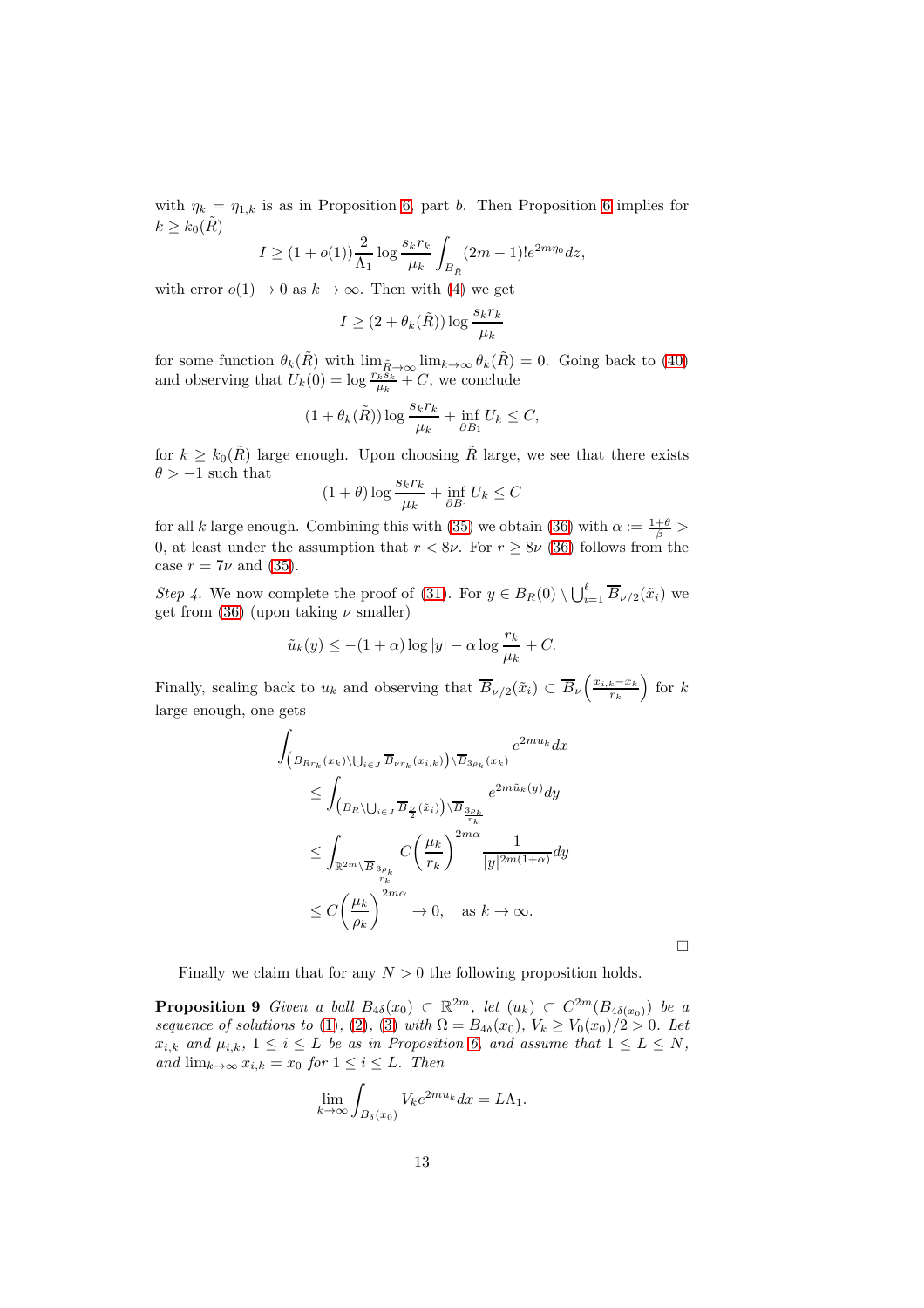The proof of Proposition [9](#page-12-0) follows from Proposition [8](#page-9-5) and [\(24\)](#page-6-2) by induction on N as in [\[Rob2\]](#page-17-1), Proposition  $(H_N)$ , with only minor and straightforward modifications.

*Proof of Theorem [1.](#page-1-0)* Fix  $\Omega_0 \subset\subset \Omega$  open with  $S \subset \Omega_0$  and choose  $\delta > 0$ such that  $B_{4\delta}(x^{(i)}) \subset \Omega_0$  for  $1 \leq i \leq I$  and and  $B_{4\delta}(x^{(i)}) \cap B_{4\delta}(x^{(j)}) = \emptyset$  for  $1 \leq i \neq j \leq I$  (remember that  $x^{(i)} \neq x^{(j)}$  for  $1 \leq i \neq j \leq I$ ) and such that  $V_k \geq V_k(x^{(i)})/2 > 0$  on  $B_{4\delta}(x^{(i)})$  for k large enough and  $1 \leq i \leq I$ . We fix  $i \in \{1, \ldots, I\}$  and apply Proposition [9](#page-12-0) to the function  $u_k$  restricted to  $B_\delta(x^{(i)})$ together with the  $N = L_i \geq 1$  blow-up sequences converging to  $x^{(i)}$ , hence getting

$$
\lim_{k \to \infty} \int_{B_{\delta}(x^{(i)})} V_k e^{2mu_k} dx = L_i \Lambda_1.
$$

Moreover, since  $u_k \to -\infty$  uniformly locally in  $\Omega \setminus S$ , it follows that

$$
\lim_{k \to \infty} \int_{\Omega_0 \setminus \bigcup_{i=1}^I B_\delta(x^{(i)})} V_k e^{2mu_k} dx = 0,
$$

whence  $(7)$  and  $(8)$  follow at once.

## <span id="page-13-0"></span>3 Proof of Theorem [2](#page-2-4)

Here the Harnack-type estimates of [\[Rob2\]](#page-17-1) are replaced by a technique of [\[DR\]](#page-16-4), reminiscent of the Pohozaev inequality. For this it is crucial to have the gradient estimates of Propositions [11](#page-14-1) and [12](#page-14-0) below, which correspond to (and in fact are stronger than) Propositions [4](#page-5-1) and [5](#page-5-0) of the previous section, and which also work in the case  $m = 1$ .

<span id="page-13-1"></span>**Proposition 10** Let  $(u_k)$  be a sequence of solutions to [\(1\)](#page-0-0), [\(3\)](#page-0-1) and [\(9\)](#page-3-1) satis-fying [\(10\)](#page-3-2) for some ball  $B_o(\xi) \subset \Omega$ , and let S be as in [\(14\)](#page-4-4). Then S is finite (possibly empty) and one of the following is true:

- (i)  $u_k \to u_0$  in  $C_{loc}^{2m-1}(\Omega \backslash S)$  for some  $u_0 \in C^{2m}(\Omega \backslash S)$ ;
- (ii)  $u_k \to -\infty$  locally uniformly in  $\Omega \backslash S$ .

If  $S \neq \emptyset$  and  $V_0(x) > 0$  for some  $x \in S$ , then case (ii) occurs.

Proof. The proof is analogous to the proof of Proposition [3.](#page-4-3) Following that proof and its notation, it is enough to show that if case (b) occurs, then  $\Gamma = \emptyset$ . In order to show this, observe that  $\nabla \varphi \equiv 0$  in  $\Omega \backslash S$ . Otherwise, since  $\nabla \varphi$  is analytic, we would have

$$
\int_{B_{\rho}(\xi)} |\nabla \varphi| dx > 0,
$$

where  $B_{\rho}(\xi) \subset \Omega$  is as in [\(10\)](#page-3-2). Then [\(15\)](#page-4-0) would imply

$$
\lim_{k \to \infty} \int_{B_{\rho}(\xi)} |\nabla u_k| dx = \infty,
$$

contradicting [\(10\)](#page-3-2). Therefore  $\varphi \equiv const$  and [\(16\)](#page-4-2) implies that  $\varphi < 0$  in  $\Omega \backslash S$ , i.e.  $\Gamma = \emptyset$ , as claimed.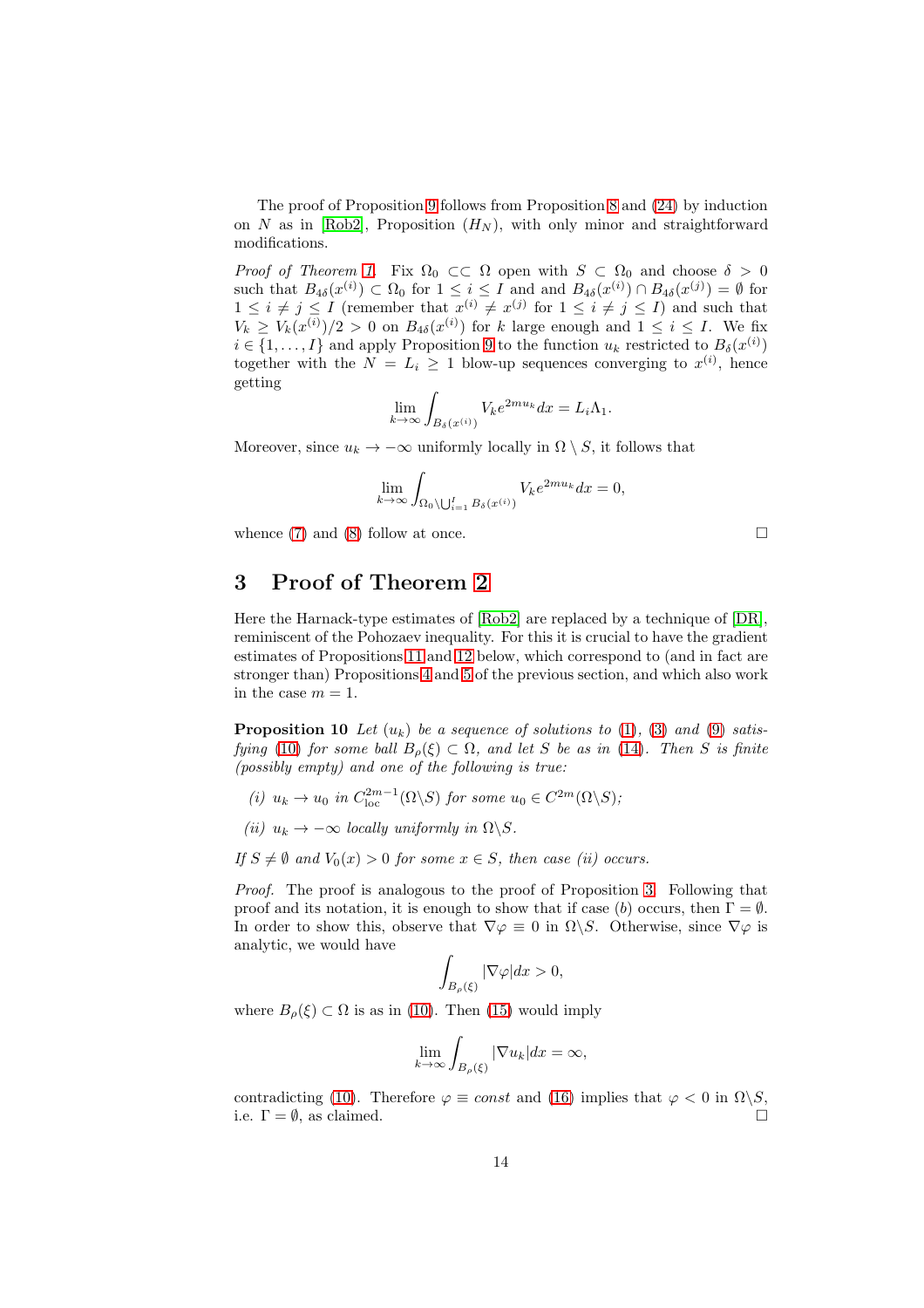This completes the proof of the first part of Theorem [2](#page-2-4) and, as we did in the last section, we shall now assume that  $(u_k)$  satisfies all the hypothesis of Theorem [2,](#page-2-4) including [\(11\)](#page-3-3). As before, if  $S = \emptyset$  the proof of Theorem [2](#page-2-4) is complete, hence we shall also assume that  $S \neq \emptyset$  and we shall prove that we are in case  $(ii)$  of the theorem.

<span id="page-14-1"></span>**Proposition 11** For every open set  $\Omega_0 \subset\subset \Omega \backslash S$  there is a constant  $C = C(\Omega_0)$ such that

<span id="page-14-2"></span>
$$
||u_k - \bar{u}_k||_{C^{2m-1}(\Omega_0)} \le C,\t\t(41)
$$

where  $\bar{u}_k := \int_{\Omega_0} u_k dx$ .

Proof. If case (i) of Proposition [10](#page-13-1) occurs the proof is trivial, hence we shall assume that we are in case (ii). Consider an open set  $\tilde{\Omega}_0 \subset\subset \Omega \setminus S$  with smooth boundary and with  $\Omega_0 \subset \subset \tilde{\Omega}_0$ . Write  $u_k = w_k + h_k$  in  $\tilde{\Omega}_0$ , with  $\Delta^m h_k = 0$  and  $w_k = \Delta w_k = \ldots = \Delta^{m-1} w_k = 0$  on  $\partial \tilde{\Omega}_0$ . Since

$$
|\Delta^m w_k| = |\Delta^m u_k| \le C = C(\tilde{\Omega}_0) \text{ on } \tilde{\Omega}_0,
$$

by elliptic estimates we have

$$
||w_k||_{C^{2m-1}(\tilde{\Omega}_0)} \leq C.
$$

This and [\(11\)](#page-3-3) give  $\|\nabla h_k\|_{L^1(\tilde{\Omega}_0)} \leq C$ , hence, since  $\Delta^m(\nabla h_k) = 0$ , by elliptic estimates we infer

$$
\|\nabla h_k\|_{C^{\ell}(\Omega_0)} \leq C = C(\ell, \Omega_0, \tilde{\Omega}_0)
$$

for every  $\ell \geq 0$ , see e.g. Proposition 4 in [\[Mar1\]](#page-17-0). Therefore

$$
\|\nabla u_k\|_{C^{2m-2}(\Omega_0)}\leq C=C(\Omega_0,\tilde{\Omega}_0),
$$

<span id="page-14-0"></span>and [\(41\)](#page-14-2) follows at once.  $\Box$ 

**Proposition 12** For every open set  $\Omega_0 \subset\subset \Omega$  there is a constant C independent  $of k such that$ 

$$
\int_{B_r(x_0)} |\nabla^{\ell} u_k| dx \le Cr^{2m-\ell},\tag{42}
$$

for  $1 \leq \ell \leq 2m-1$  and for every ball  $B_r(x_0) \subset \Omega_0$ .

Proof. Going back to the proof of Proposition [5,](#page-5-0) we only need to replace [\(20\)](#page-5-5) by

$$
u_k(x) - \bar{u}_k = \int_{B_{4\delta}(\xi)} G_x(y) \Delta^m u_k(y) dy
$$
  
+ 
$$
\sum_{j=0}^{m-1} \int_{\partial B_{4\delta}(\xi)} \frac{\partial}{\partial \nu} (\Delta^{m-j-1} G_x) \Delta^j (u_k - \bar{u}_k) d\sigma,
$$
 (43)

where now

$$
\Delta^m G_x = \delta_x \text{ in } B_{4\delta}(\xi), \quad G_x = \Delta G_x = \ldots = \Delta^{m-1} G_x = 0 \text{ on } \partial B_{4\delta}(\xi),
$$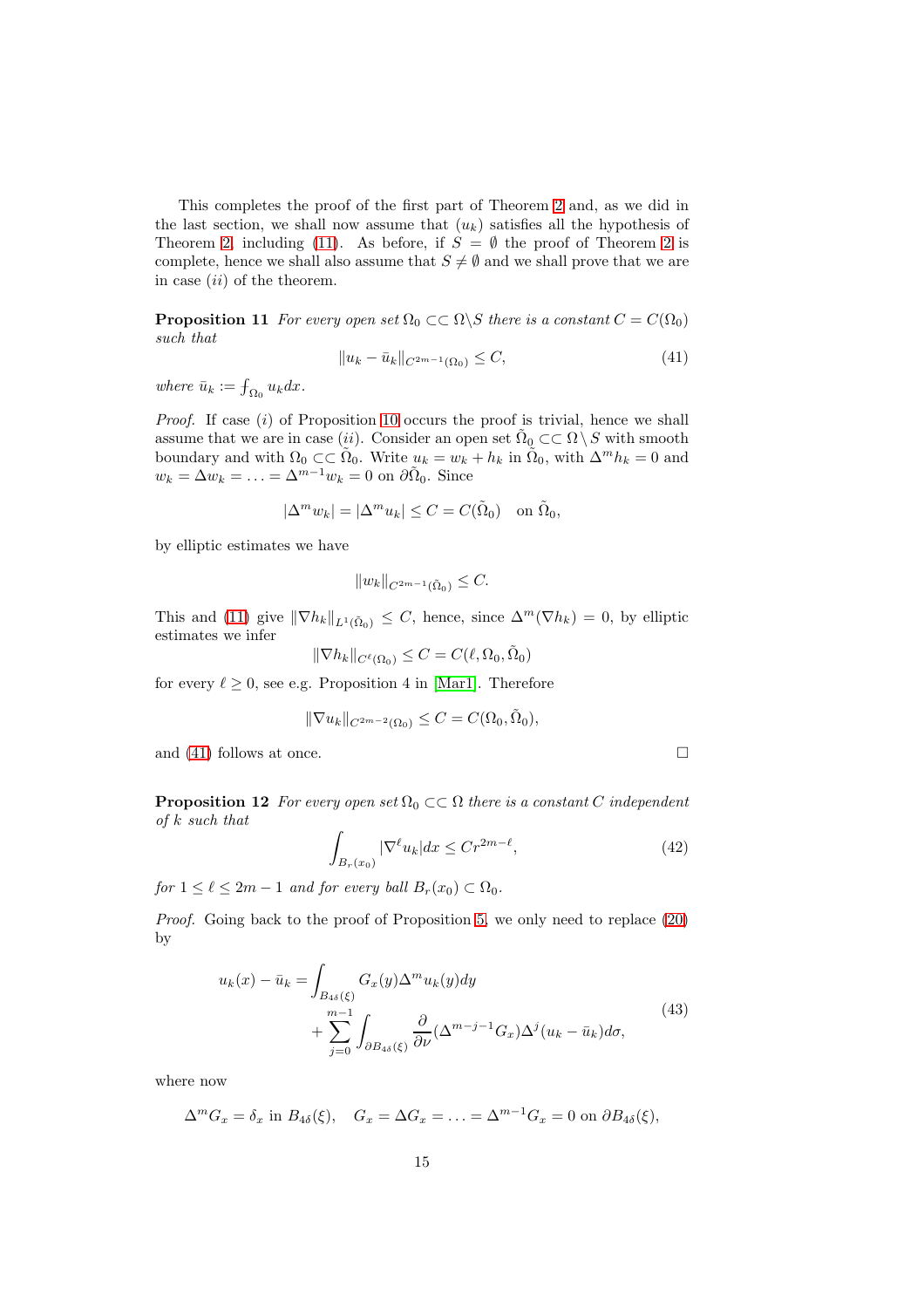$$
\bar{u}_k := \int\limits_{B_{4\delta}(\xi)} u_k dx.
$$

Differentiating and using  $|\nabla^{\ell}G_x(y)| \leq \frac{C}{|x-y|^{\ell}}$  (see e.g. [\[DAS\]](#page-16-8)) and [\(41\)](#page-14-2) (with  $\Omega_0 = B_{4\delta}(\xi)$  on  $\partial B_{4\delta}(\xi)$ , we infer for  $x \in B_{2\delta}(\xi)$ 

$$
|\nabla^{\ell}u_k(x)| \le C \int_{B_{4\delta}(\xi)} \frac{e^{2mu_k(y)}}{|x-y|^{\ell}} dy + C.
$$

Integrating on  $B_r(x_0) \subset B_{2\delta}(\xi)$  and using Fubini's theorem as before, we finally get

$$
\int_{B_r(x_0)} |\nabla^{\ell} u_k(x)| dx \le C \int_{B_r(x_0)} \int_{B_{4\delta}(\xi)} \frac{e^{2mu_k(y)}}{|x - y|^{\ell}} dy dx + Cr^{2m} \le Cr^{2m - \ell}.
$$

Proposition [6](#page-6-0) also holds with the same proof. Proposition [7](#page-7-0) has the following analogue, which can be proved as above. Notice that at this point we are not yet excluding that  $L > I$ .

<span id="page-15-0"></span>**Proposition 13** For  $1 \leq \ell \leq 2m-2$  and  $\Omega_0 \subset\subset \Omega$  we have

$$
\inf_{1 \le i \le L} |x - x_{i,k}|^\ell |\nabla^\ell u_k(x)| \le C = C(\Omega_0), \quad \text{for } x \in \Omega_0.
$$
 (44)

Taking into account Proposition [6](#page-6-0) and Proposition [13,](#page-15-0) one can follow the proof of step 4 of Theorem 2 in [\[Mar3\]](#page-17-2), in order to prove that the concentration points are isolated, i.e.  $x^{(i)} \neq x^{(j)}$  for  $i \neq j$ ,  $I = L$ , and that for  $\delta > 0$  small enough

$$
\lim_{R \to \infty} \lim_{k \to \infty} \int_{B_{\delta}(x_{i,k}) \setminus B_{R\mu_{i,k}}(x_{i,k})} V_k e^{2mu_k} dx = 0.
$$

This and [\(24\)](#page-6-2) complete the proof of Theorem [2.](#page-2-4)

### 4 A few open questions

1) Necessity of hypothesis [\(6\)](#page-2-1) and [\(11\)](#page-3-3). Is the assumption [\(6\)](#page-2-1) (resp.  $(11)$ ) necessary in order to have quantization in the second part of Theorem [1](#page-1-0) (resp. Theorem [2\)](#page-2-4), or is  $(5)$  (resp.  $(10)$ ) enough?

For instance, is it possible to find a sequence  $(u_k)$  of solutions to

$$
(-\Delta)^m u_k = e^{2mu_k} \quad \text{in } B_1(0)
$$

with

$$
\lim_{k \to \infty} \int_{B_1(0)} e^{2mu_k} dx = \alpha \in (0, \Lambda_1)
$$

and

$$
\int_{B_{\rho}(\xi)}|\Delta u_k|dx\leq C
$$

and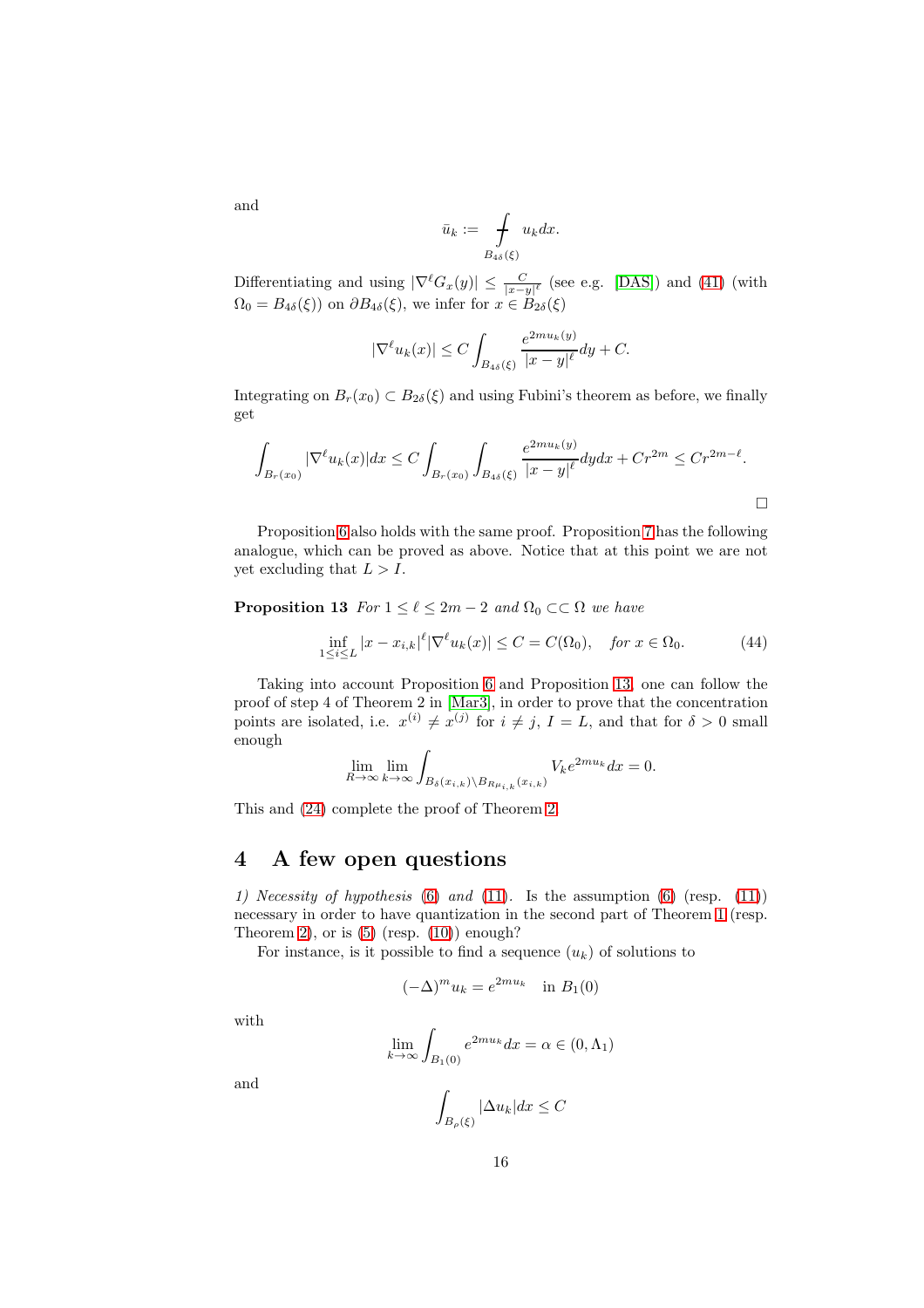for a ball  $B_{\rho}(\xi) \subset B_1(0)$ ? To our knowledge, this is unknown even in the case when  $u_k$  is radially symmetric, see [\[Rob1\]](#page-17-12).

2) If case (i) of Theorem [1](#page-1-0) (or equivalently Theorem [2\)](#page-2-4) occurs, is it possible to have  $S \neq \emptyset$ ? If instead of [\(2\)](#page-0-2) we only assume the bound  $||V_k||_{L^{\infty}(\Omega)} \leq C$ , the answer is negative, as shown for  $m = 1$  by Shixiao Wang [\[Wan\]](#page-17-13).

3) Boundedness from above. Given a solution u to

$$
(-\Delta)^m u = V e^{2mu} \quad \text{in } \mathbb{R}^{2m},
$$

with  $V \in L^{\infty}(\mathbb{R}^{2m})$ ,  $e^{2mu} \in L^{1}(\mathbb{R}^{2m})$ , is it true that  $\sup_{\mathbb{R}^{2m}} u < \infty$ ?

For  $m = 1$  this was proven by Brézis and Merle, [\[BM,](#page-16-0) Theorem 2], but their simple technique, which rests on the mean-value theorem for harmonic functions, cannot be applied when  $m > 1$ . It is only known that when  $V \equiv const > 0$ the answer is positive, see [\[Lin,](#page-16-9) Theorem 1], [\[Mar1,](#page-17-0) Theorem 1] and [\[Mar2,](#page-17-3) Theorem 3].

# References

- <span id="page-16-3"></span>[ARS] ADIMURTHI, F. ROBERT, M. STRUWE, Concentration phenomena for Liouville's equation in dimension 4, Journal EMS 8 (2006), 171-180.
- <span id="page-16-6"></span>[BC1] H. BRÉZIS, J. M. CORON, Convergence de solutions de H-systèmes et application aux surfaces à courbure moyenne constante, C. R. Acad. Sc. Paris 298 (1984), 389-392.
- <span id="page-16-7"></span>[BC2] H. BRÉZIS, J. M. CORON, Convergence of solutions of H-Systems or how to blow bubbles, Arch. Rat. Mech. Anal. 89 (1985), 21-56.
- <span id="page-16-0"></span>[BM] H. BRÉZIS, F. MERLE, Uniform estimates and blow-up behaviour for solutions of  $-\Delta u = V(x)e^u$  in two dimensions, Comm. Partial Differential Equations 16 (1991), 1223-1253.
- <span id="page-16-2"></span>[CC] S-Y. A. CHANG, W. CHEN, A note on a class of higher order conformally covariant equations, Discrete Contin. Dynam. Systems 63 (2001), 275-281.
- <span id="page-16-5"></span>[Che] X. Chen, Remarks on the existence of branch bubbles on the blowup analysis on equation  $\Delta u = e^{2u}$  in dimension 2, Comm. Anal. Geom. 7 (1999), 295-302.
- <span id="page-16-8"></span>[DAS] A. DALL'ACQUA, G. SWEERS, Estimates for Green function and Poisson kernels of higher-order Dirichlet boundary value problems, J. Differential Equations 205 (2004), 466-487.
- <span id="page-16-4"></span>[DR] O. DRUET, F. ROBERT, Bubbling phenomena for fourth-order fourdimensional PDEs with exponential growth, Proc. Amer. Math. Soc 3 (2006), 897-908.
- <span id="page-16-1"></span>[LS] Y. LI, I. SHAFRIR, Blow-up analysis for solutions of  $-\Delta u = Ve^u$  in dimension two, Indiana Univ. Math. J. 43 (1994), 1255-1270.
- <span id="page-16-9"></span>[Lin] C. S. Lin, A classification of solutions of conformally invariant fourth order equations in  $\mathbb{R}^n$ , Comm. Math. Helv **73** (1998), 206-231.